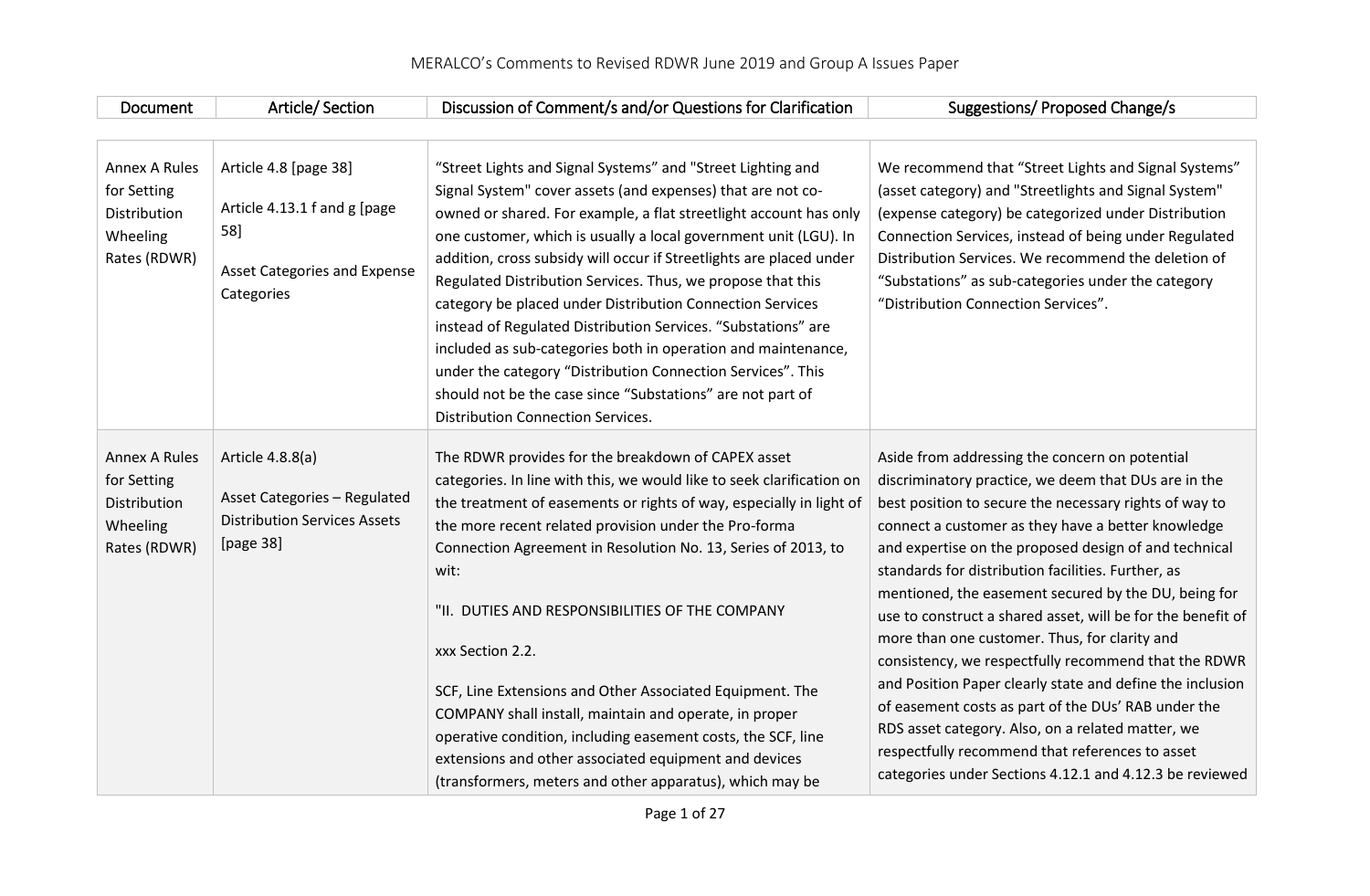| Document      | Article/Section                  | Discussion of Comment/s and/or Questions for Clarification           | Suggestions/ Proposed Change/s                            |
|---------------|----------------------------------|----------------------------------------------------------------------|-----------------------------------------------------------|
|               |                                  |                                                                      |                                                           |
|               |                                  | required for the provision of distribution connection service to     | as there appears to be an inadvertent error in specifying |
|               |                                  | the CUSTOMER. All such equipment shall remain to be the              | Section 4.8.5 as reference therein.                       |
|               |                                  | property of the COMPANY." (Emphases supplied) Based on the           |                                                           |
|               |                                  | afore-quoted provision, easement costs are included as part of       |                                                           |
|               |                                  | the responsibility of the Distribution Utility (DU) in the provision |                                                           |
|               |                                  | of distribution connection service to the customer. We note,         |                                                           |
|               |                                  | however, that at present, the above rule is applicable only to       |                                                           |
|               |                                  | contestable customers, since this provision is found in the Pro-     |                                                           |
|               |                                  | forma Connection Agreement between a DU and a Contestable            |                                                           |
|               |                                  | Customer. In view of the foregoing, we respectfully request the      |                                                           |
|               |                                  | Honorable Commission's clarification on whether this new             |                                                           |
|               |                                  | easement provision will also apply to our captive customers. We      |                                                           |
|               |                                  | deem it best that, for consistency and to avoid possible             |                                                           |
|               |                                  | discrimination between the services given to a contestable           |                                                           |
|               |                                  | customer and a captive customer, the securing of easement or         |                                                           |
|               |                                  | rights of way for all customer connections be made part of the       |                                                           |
|               |                                  | DU's responsibility. Consequently, easement costs should be          |                                                           |
|               |                                  | included as part of the DU's regulatory asset base (RAB),            |                                                           |
|               |                                  | specifically under the Regulated Distribution Services (RDS) asset   |                                                           |
|               |                                  | category, being a network/shared asset.                              |                                                           |
|               |                                  |                                                                      |                                                           |
| Annex A Rules | Article 4.13.1                   | We note that Regulatory Liaison and Compliance was added in          | We suggest that the provision allow regulated entities    |
| for Setting   |                                  | the OPEX categories and this allows regulate entities to recover     | to recover reasonable costs associated with complying     |
| Distribution  | <b>Operating and Maintenance</b> | reasonable costs associated with complying to applicable ERC         | with all government agency rules (e.g., PEMC metering     |
| Wheeling      | Expenditure [page 59]            | Rules. However, the scope of the draft provision is only for ERC     | requirements).                                            |
| Rates (RDWR)  |                                  | Rules. However, there are also other government agencies that        |                                                           |
|               |                                  | set up rules that necessitate the incurring of expense so            |                                                           |
|               |                                  | regulated entities can comply thereto (e.g., PEMC metering           |                                                           |
|               |                                  | requirements).                                                       |                                                           |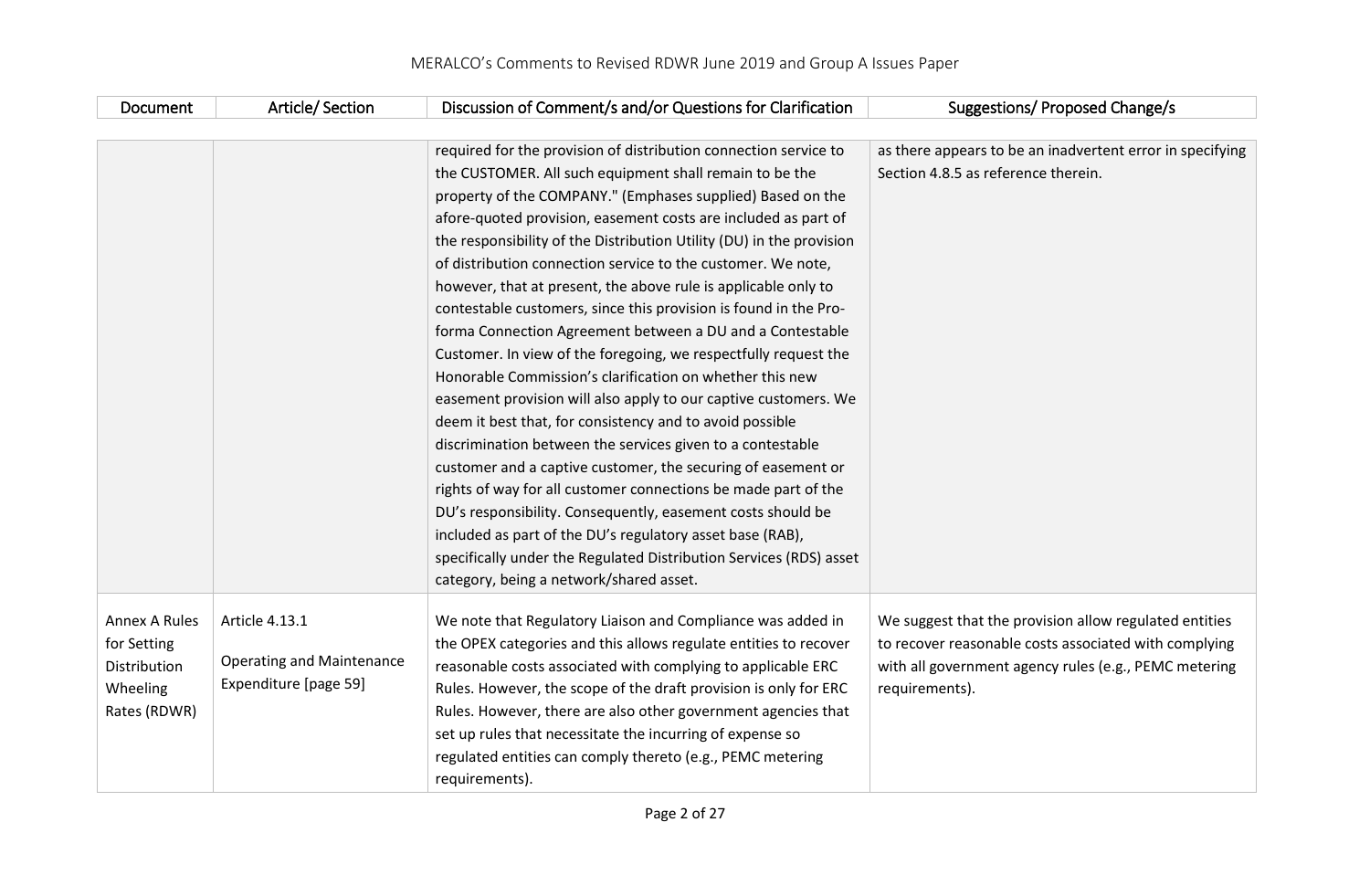| Document                                                                        | Article/Section                                                       | Discussion of Comment/s and/or Questions for Clarification                                                                                                                                                                                                                                                                                                                                                                                                                                                                                                                                                                                                                                                                                  | <b>Suggestions/ Proposed Change/s</b>                                                                                                                                                                          |
|---------------------------------------------------------------------------------|-----------------------------------------------------------------------|---------------------------------------------------------------------------------------------------------------------------------------------------------------------------------------------------------------------------------------------------------------------------------------------------------------------------------------------------------------------------------------------------------------------------------------------------------------------------------------------------------------------------------------------------------------------------------------------------------------------------------------------------------------------------------------------------------------------------------------------|----------------------------------------------------------------------------------------------------------------------------------------------------------------------------------------------------------------|
|                                                                                 |                                                                       |                                                                                                                                                                                                                                                                                                                                                                                                                                                                                                                                                                                                                                                                                                                                             |                                                                                                                                                                                                                |
| <b>Annex A Rules</b><br>for Setting<br>Distribution<br>Wheeling<br>Rates (RDWR) | Section 4.8.6 (c)<br>1st Bullet (Regulated Retail<br>Services Assets) | This only mentions meters for "Consumer consumption<br>metering". Net-Metering is bi-directional meter that measures<br>both consumption and export energy of the Customer. Also,<br>metering of Embedded Generators is mostly on measuring<br>power supply of EGs to the Grid. Thus, it should refer to both<br>consumption and export of power to the system.                                                                                                                                                                                                                                                                                                                                                                             | We respectfully suggest to reword to "Consumer Import<br>and Export Metering"                                                                                                                                  |
| <b>Annex A Rules</b><br>for Setting<br>Distribution<br>Wheeling<br>Rates (RDWR) | Article 9<br>True Up Adjustment for Other<br>Taxes Levies & Duties    | Net efficiency is a PBR incentive to bring down controllable<br>costs. The inclusion of "Other Taxes" in the net efficiency<br>mechanism is improper because it is not as controllable as OPEX<br>and CAPEX forecasts. The recognition of "Other Taxes" as non-<br>controllable is in the provision of a tax event pass-through. It will<br>add to the original approved levels and result to an inefficiency<br>penalty with res. The DU does not have a leeway to reduce<br>"other taxes" aside from challenging their imposition. However,<br>once the tax has been cleared for collection, it will add to the<br>original forecasts and will result to inefficiency penalty with<br>respect to the net efficiency adjustment mechanism. | It is therefore proposed to exclude "Other Taxes" in the<br>Net Efficiency Mechanism.                                                                                                                          |
| <b>Annex A Rules</b><br>for Setting<br>Distribution<br>Wheeling<br>Rates (RDWR) | Article 12<br>Re-opening and Adjustment<br>Events                     | There are instances when several re-opening events occur within<br>the same Regulatory Period. In the RDWR, each event<br>constitutes a recalculation of the X-factor. These adjustments<br>may lead to increases or decreases in the rates. For the stability<br>of rates within the Regulatory Period, it is proposed that the<br>various re-opening events be reckoned at one time during the<br>Regulatory Reset Process for the Subsequent Regulatory Period,<br>and not to address every one of them as they occur.                                                                                                                                                                                                                   | It is suggested that all re-opening events during the Fifth<br>Regulatory Period would be better addressed as<br>deferred amounts during the Regulatory Reset Process<br>for the Subsequent Regulatory Period. |
| <b>Annex A Rules</b>                                                            | Appendix B2.1.3 Performance                                           | The GSL payout level is set during the reset as a 0.5% of the                                                                                                                                                                                                                                                                                                                                                                                                                                                                                                                                                                                                                                                                               | We suggest the inclusion of a correction factor to the                                                                                                                                                         |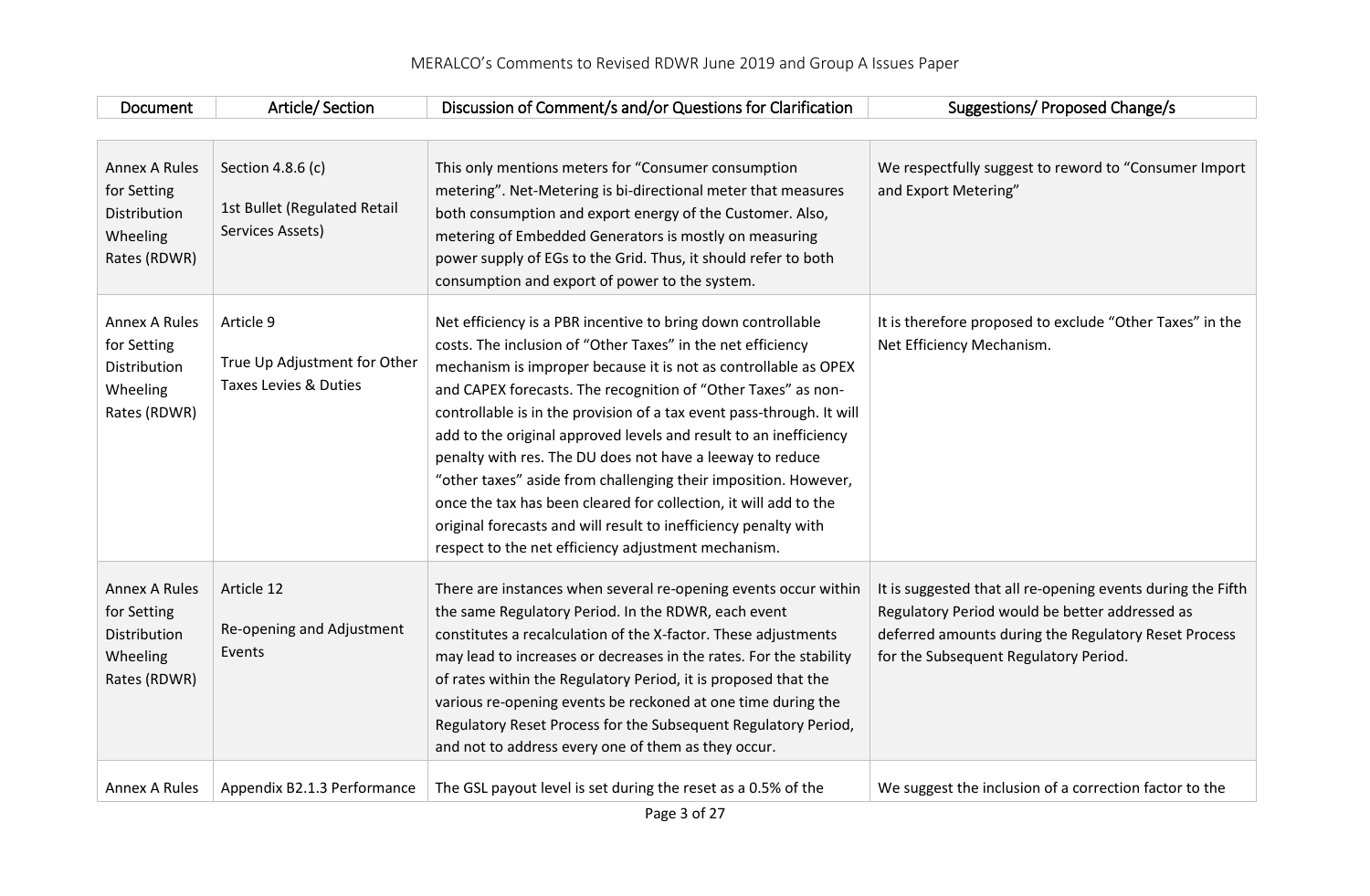| Document                                                                        | Article/Section                                                                                         | Discussion of Comment/s and/or Questions for Clarification                                                                                                                                                                                                                                                                                                                                                                                                                                                                                                                                                                                        | Suggestions/ Proposed Change/s                                                                                                                                                                                                                                                                                                                                                                                                                                                                                                                                                                                                                                                                                                             |
|---------------------------------------------------------------------------------|---------------------------------------------------------------------------------------------------------|---------------------------------------------------------------------------------------------------------------------------------------------------------------------------------------------------------------------------------------------------------------------------------------------------------------------------------------------------------------------------------------------------------------------------------------------------------------------------------------------------------------------------------------------------------------------------------------------------------------------------------------------------|--------------------------------------------------------------------------------------------------------------------------------------------------------------------------------------------------------------------------------------------------------------------------------------------------------------------------------------------------------------------------------------------------------------------------------------------------------------------------------------------------------------------------------------------------------------------------------------------------------------------------------------------------------------------------------------------------------------------------------------------|
|                                                                                 |                                                                                                         |                                                                                                                                                                                                                                                                                                                                                                                                                                                                                                                                                                                                                                                   |                                                                                                                                                                                                                                                                                                                                                                                                                                                                                                                                                                                                                                                                                                                                            |
| for Setting<br>Distribution<br>Wheeling<br>Rates (RDWR)                         | Incentive Scheme Weighting<br>of Performance Indices [page<br>127]                                      | average ARR. However, there should be a mechanism to adjust<br>customer payout levels, should the ARR change from the<br>approved ARR under the Final Determination.                                                                                                                                                                                                                                                                                                                                                                                                                                                                              | GSL payout level to reflect any changes in the ARR.                                                                                                                                                                                                                                                                                                                                                                                                                                                                                                                                                                                                                                                                                        |
| <b>Annex A Rules</b><br>for Setting<br>Distribution<br>Wheeling<br>Rates (RDWR) | Appendix B2.1.4<br>Performance Incentive<br><b>Scheme Definition of Indices</b><br>Used [pages 128-131] | It is discussed that for the setting of performance bands for<br>SAIFI, CAIDI, Planned SAIDI, and PVV, the standard deviation of<br>the annual values for a Regulated Distribution System shall be<br>for 8 years ending June 30, 2015. Corollary to that, for Time to<br>Process Service Applications / Time to Provide Connections / Call<br>Center Performance, the standard deviation of the target time to<br>process applications shall be 5 years ending June 30, 2015. This<br>may be construed to mean that for these performance<br>measures, the regulatory year (instead of calendar year)<br>performances shall be used as baseline. | We respectfully suggest that the language be clarified to<br>reflect the intent to continue use of calendar year as<br>basis for performance monitoring. Accordingly, the<br>language in the Tables may be revised to state: "for the<br>8" [or 5] "years ending on December 31, 2014"; or "for<br>the 8" [or 5] "calendar years ending on June 30, 2015"                                                                                                                                                                                                                                                                                                                                                                                  |
| <b>Annex A Rules</b><br>for Setting<br>Distribution<br>Wheeling<br>Rates (RDWR) | Appendix B2.1.4<br>Performance Incentive<br>Scheme [page 130-131]                                       | For clarification: In Table B3h of the RDWR, it is stated that the<br>call-centre performance target shall be "Target percentage of<br>calls answered within 30 seconds, set by the ERC for Fourth<br>Regulatory Period. (This could also be the average time taken to<br>answer calls.)"                                                                                                                                                                                                                                                                                                                                                         | We propose that the performance of call center be<br>measured based on the percentage of calls answered<br>within a standard service time for the following reasons:<br>(a) this manner of measurement is used by most<br>call/contact centers locally and abroad, including<br>utilities, to measure customer access to human<br>operators/agents; (b) this metric better represents<br>customer experience in trying to reach the company's<br>call center as this is based on percentage of customers<br>served; (c) and lastly, further using and possibly<br>tightening the average speed to answer will send the<br>message that call center agents' primary focus should<br>be on speed, even at the expense of quality of customer |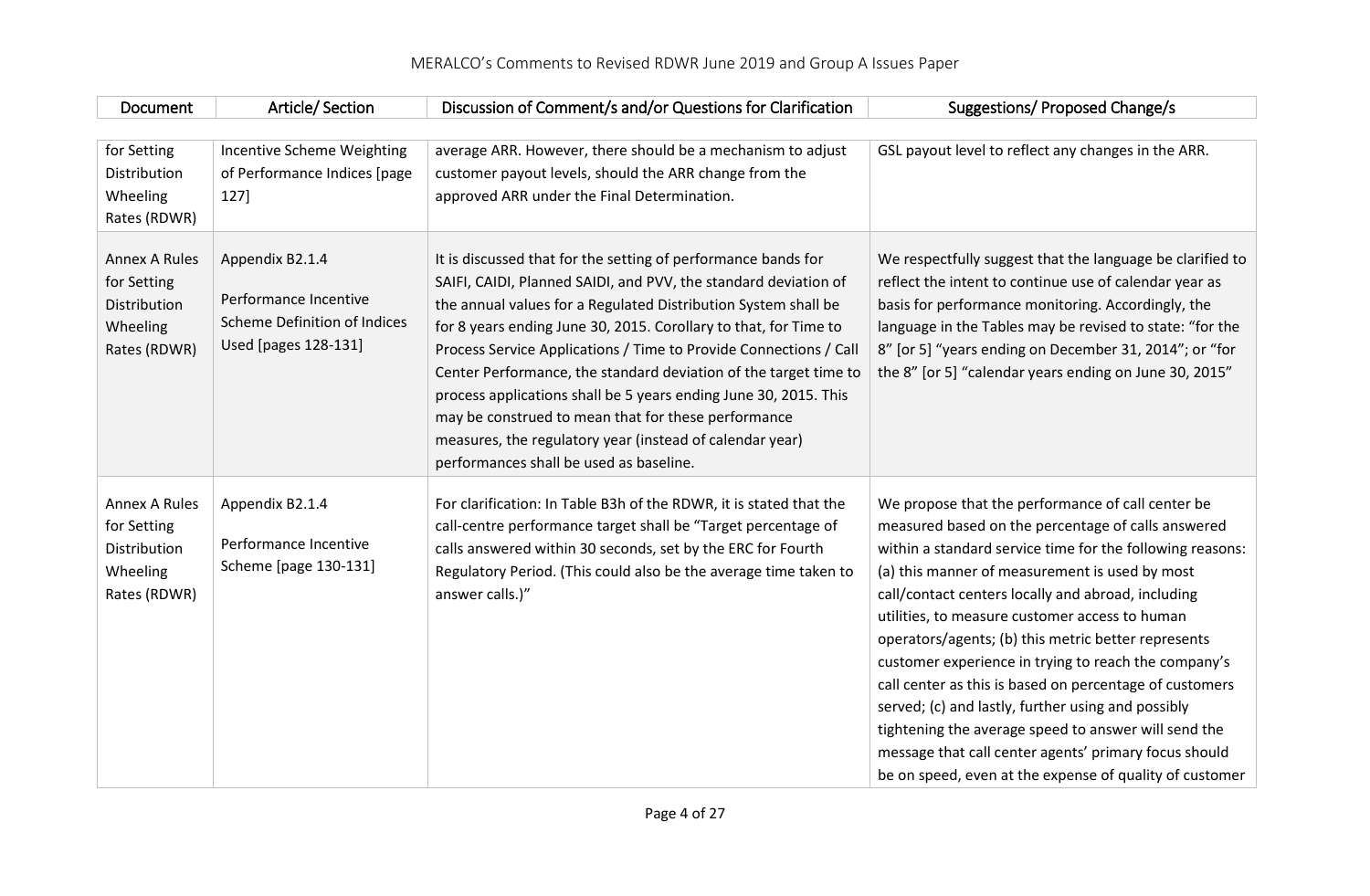| Document | Section<br>/ ۲۱۴۱۵ | $-$<br>Comment/s and/or Questions for Clarification<br>Discussion of C | / Proposed Change/s<br>/uggestions |
|----------|--------------------|------------------------------------------------------------------------|------------------------------------|

 $\begin{bmatrix} \phantom{-} \end{bmatrix}$ 

|                                                                                                                                                             |                                                                                                                     |                                                                                                                                                                                                                                                                                                                                                                                                                                                                                                                                        | experience.                                                                                                                                                                                                                                                                                                                                     |
|-------------------------------------------------------------------------------------------------------------------------------------------------------------|---------------------------------------------------------------------------------------------------------------------|----------------------------------------------------------------------------------------------------------------------------------------------------------------------------------------------------------------------------------------------------------------------------------------------------------------------------------------------------------------------------------------------------------------------------------------------------------------------------------------------------------------------------------------|-------------------------------------------------------------------------------------------------------------------------------------------------------------------------------------------------------------------------------------------------------------------------------------------------------------------------------------------------|
| Annex A Rules<br>for Setting<br>Distribution<br>Wheeling<br>Rates (RDWR)                                                                                    | Appendix B3.1.d<br>Performance Incentive<br><b>Scheme Proposed GSL Indices</b><br>and Payments Levels [page<br>131] | In B3.1.d of the RDWR, GSL 4 is described as "the Regulated<br>Entity failing to provide a connection to a Customer on the day<br>promised, up to a maximum of five days." Previously, in the<br>RDWRs for the 2nd and 3rd RPs, GSL 4 was described as "the<br>Regulated Entity failing to provide a connection to a Customer<br>on the day promised," without mention of a maximum level.<br>Instead, as part of the reset filing, a DU proposes the maximum<br>level through simulations validated by the ERC and its<br>consultant. | We respectfully suggest that the current practice of<br>allowing DUs to propose the maximum level to provide<br>connection be retained, for validation by the ERC and<br>assessment against the other GSL maximum levels.                                                                                                                       |
| <b>Annex A Rules</b><br>for Setting<br>Distribution<br>Wheeling<br>Rates (RDWR)                                                                             | Appendix B4 Performance<br>Incentive Scheme Excluded<br>Events [pages 130-131]                                      | It is our understanding that Excluded Events are supposed to<br>include situations that are beyond the reasonable control of<br>DUs. Based on this principle, it is posited that there are power<br>interruptions made necessary by safety-related situations and<br>the completion of government projects.                                                                                                                                                                                                                            | Accordingly, it is respectfully proposed that the list of<br><b>Excluded Events include:</b><br>Planned outages related to government projects<br>$\bullet$                                                                                                                                                                                     |
| <b>Annex B Issues</b><br>Paper for the<br>Regulatory<br>Reset for the<br><b>First Entry</b><br>Group for the<br>Fourth and<br>Fifth<br>Regulatory<br>Period | Section 1.2 Use of terms and<br>definitions in the Issues Paper                                                     |                                                                                                                                                                                                                                                                                                                                                                                                                                                                                                                                        | We respectfully request the proper alignment of terms<br>with their meanings for better clarity. e., "Subsequent<br>Regulatory Period" is already aligned with the meaning<br>of "Revenue Application". Likewise, we also suggest to<br>include the end date of the meaning for the "Fourth<br>Regulatory Period" and "Fifth Regulatory Period" |
| Annex B Issues                                                                                                                                              | Section 1.3 Services covered                                                                                        | Considering that Metering Services has not been declared as                                                                                                                                                                                                                                                                                                                                                                                                                                                                            | We recommend that the activities performed by                                                                                                                                                                                                                                                                                                   |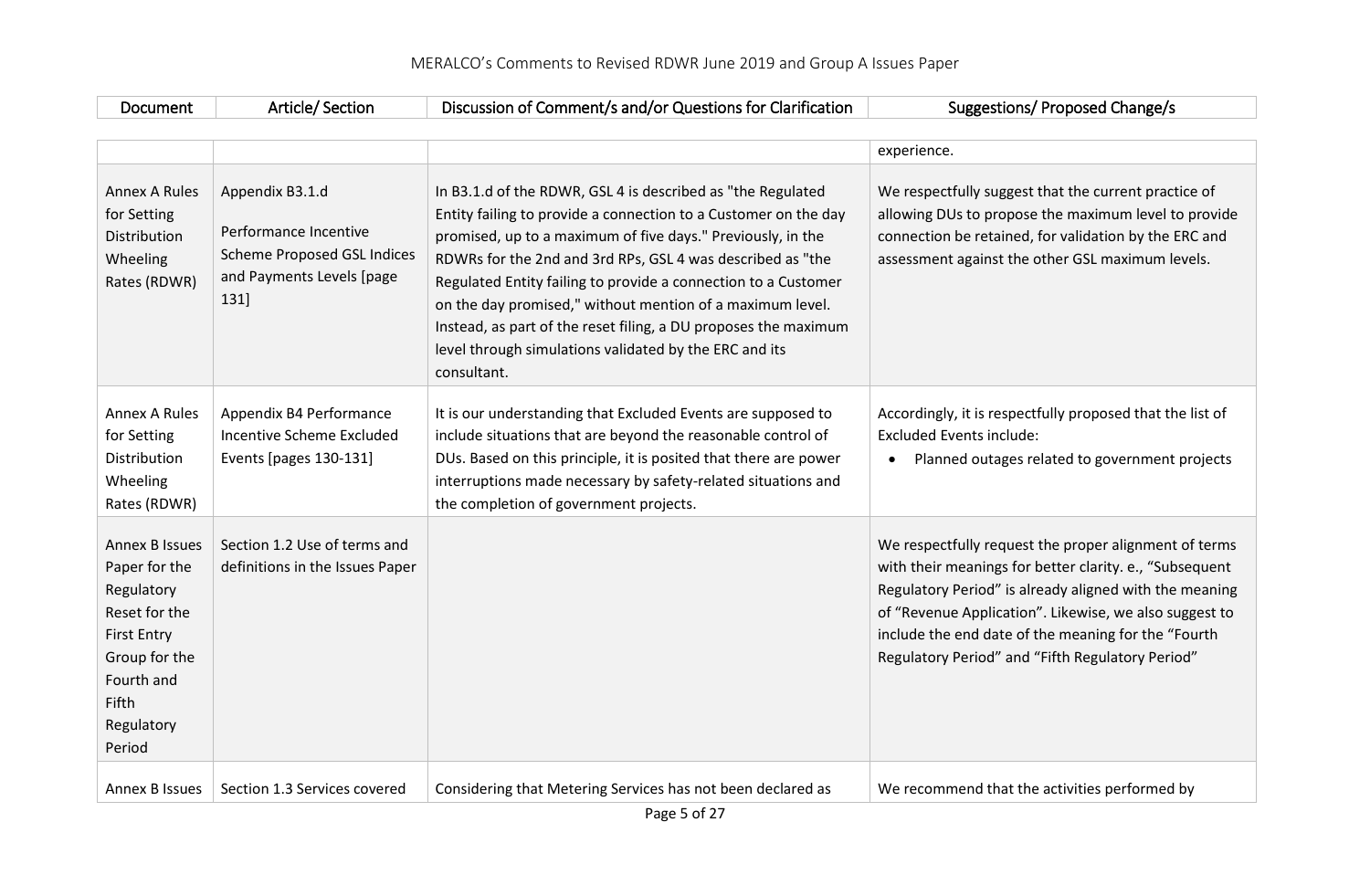| Document              | Article/Section                  | Discussion of Comment/s and/or Questions for Clarification                                          | Suggestions/ Proposed Change/s                              |
|-----------------------|----------------------------------|-----------------------------------------------------------------------------------------------------|-------------------------------------------------------------|
|                       |                                  |                                                                                                     |                                                             |
| Paper for the         | under the RDWR Non-              | competitive yet, should provision of metering services be                                           | Metering Services for Contestable Market (including         |
| Regulatory            | regulated retail services        | considered non-regulated services? While the continuous                                             | SoLR customers) or to customers who are not End-users       |
| Reset for the         | · Provision, installation,       | migration to the contestable market of contestable customers                                        | (whether such services are provided to those customers,     |
| <b>First Entry</b>    | commissioning, testing,          | and the interest on RCOA of stakeholders have been sustained                                        | to Suppliers or to any other person should still be         |
| Group for the         | repair, maintenance and          | since its initial commercial run on 2013, the fact remains that                                     | considered under the Regulated Retail Services while        |
| Fourth and            | reading of meters that are       | RCOA's future in the country stays uncertain with its future                                        | Metering Services for contestable customers has not         |
| Fifth                 | used to measure delivery of      | dependent on the resolution of the TRO, now pending with the                                        | been declared competitive yet.) be considered as            |
| Regulatory            | electricity to customers in the  | Supreme Court. So as not to add further to the uncertainty, it is                                   | Regulated Retail Services while the DU is still the default |
| Period                | Contestable Market or to         | best to maintain the status quo and maintain the DU as the                                          | MSP.                                                        |
|                       | customers who are not End-       | default Metering Services Provider (MSP) in its franchise. With                                     |                                                             |
|                       | users (whether such services     | this, it follows that the services performed by the DU as the                                       |                                                             |
|                       | are provided to those            | default MSP should remain under the Regulated Retail Services.                                      |                                                             |
|                       | customers, to Suppliers or to    | Nonetheless, it is worthwhile to determine the cost-to-serve and                                    |                                                             |
|                       | any other person                 | the revenue requirement for this service at the onset to                                            |                                                             |
|                       |                                  | establish its base rate and identify the extent to which MSP                                        |                                                             |
|                       |                                  | service to the contestable market differs from the captive                                          |                                                             |
|                       |                                  | market. By establishing such, we will be able to determine if                                       |                                                             |
|                       |                                  | giving them the same rate (which is the current practice) would                                     |                                                             |
|                       |                                  | actually mean one segment subsidizing the other.                                                    |                                                             |
|                       |                                  |                                                                                                     |                                                             |
| <b>Annex B Issues</b> | Section 2.2.7                    | What are the qualifications of the external auditors who will be                                    |                                                             |
| Paper for the         |                                  | required to submit certification? Is the external auditor limited                                   |                                                             |
| Regulatory            | The external auditor of the      | to the current independent auditor who signs off the regulated                                      |                                                             |
| Reset for the         | regulated entities shall certify | entity's audited financial statements?                                                              |                                                             |
| <b>First Entry</b>    | the Regulated Entities           |                                                                                                     |                                                             |
| Group for the         | submission on its forecast       | What specific procedures (and what applicable standards on                                          |                                                             |
| Fourth and            | revenues/expenses with           | assurance engagements) should the external auditors perform<br>on the regulated entities' forecast? |                                                             |
| Fifth                 | corresponding report to          |                                                                                                     |                                                             |
| Regulatory            | support such values.             | We would like to clarify if the forecast revenues subject to audit                                  |                                                             |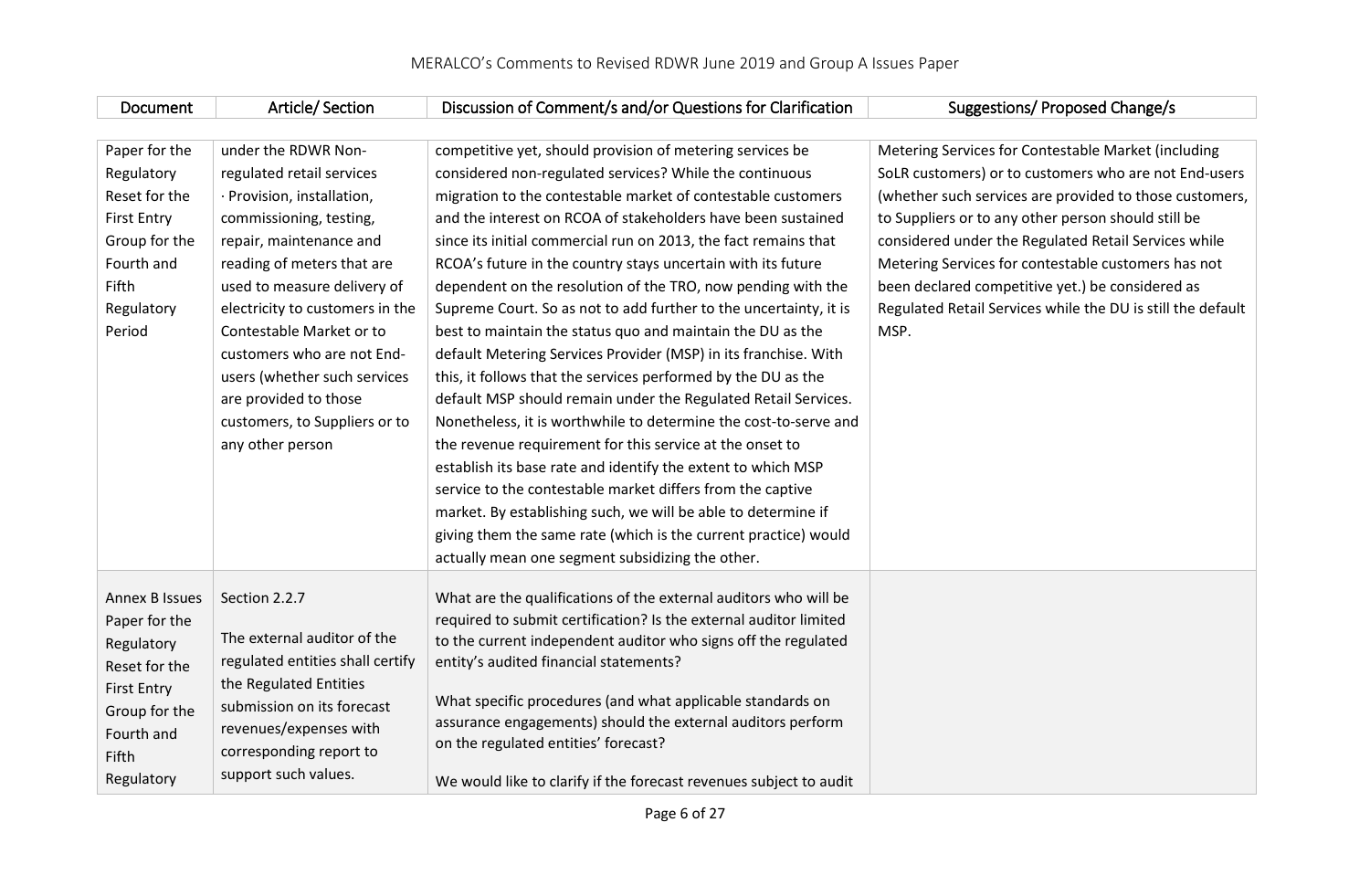| Document                                                                                                                                                           | Article/Section                                                                                                                                                                                                                                   | Discussion of Comment/s and/or Questions for Clarification                                                                                                                                                                                                                                                                                                                                                                                                                                                                                           | Suggestions/ Proposed Change/s                                                                                                                                                                                                                                                                                                                       |
|--------------------------------------------------------------------------------------------------------------------------------------------------------------------|---------------------------------------------------------------------------------------------------------------------------------------------------------------------------------------------------------------------------------------------------|------------------------------------------------------------------------------------------------------------------------------------------------------------------------------------------------------------------------------------------------------------------------------------------------------------------------------------------------------------------------------------------------------------------------------------------------------------------------------------------------------------------------------------------------------|------------------------------------------------------------------------------------------------------------------------------------------------------------------------------------------------------------------------------------------------------------------------------------------------------------------------------------------------------|
|                                                                                                                                                                    |                                                                                                                                                                                                                                                   |                                                                                                                                                                                                                                                                                                                                                                                                                                                                                                                                                      |                                                                                                                                                                                                                                                                                                                                                      |
| Period                                                                                                                                                             |                                                                                                                                                                                                                                                   | is the sales volume or annual revenue requirement.                                                                                                                                                                                                                                                                                                                                                                                                                                                                                                   |                                                                                                                                                                                                                                                                                                                                                      |
| <b>Annex B Issues</b><br>Paper for the<br>Regulatory<br>Reset for the<br><b>First Entry</b><br>Group for the<br>Fourth and<br><b>Fifth</b><br>Regulatory<br>Period | Section 3.1 Reset Process<br>and Section 3.2 Reset<br>Timetable                                                                                                                                                                                   | The discussion on the Reset Process specifies that ERC will<br>develop a Regulatory Asset Base (RAB) Handbook that Regulated<br>Entities are to adopt for purposes of their Revenue Applications.<br>Each regulated entity will conduct the roll-forward of its<br>Regulatory Asset Base in accordance with the RAB Handbook,<br>with the results forming part of its Revenue Applications.<br>However, in the Reset Timetable, the schedule for the filing of<br>Revenue Applications comes before the final Supplemental RAB<br>Handbook issuance. | We respectfully request that the schedule for the filing<br>of Regulated Entities of their Revenue Applications be<br>adjusted to consider the timetable for issuance of the<br>final Supplemental RAB Handbook. We also respectfully<br>request for clarification on the schedule of release by<br>ERC on the Regulatory WACC and other parameters. |
| Annex B Issues<br>Paper for the<br>Regulatory<br>Reset for the<br><b>First Entry</b><br>Group for the<br>Fourth and<br>Fifth<br>Regulatory<br>Period               | Section 4.1 Basis of operating<br>and maintenance expenditure<br>forecasts<br>Comment 2. The ERC seeks<br>comments on whether there<br>are further reasonable<br>categories into which<br>operating and maintenance<br>cost should be subdivided. | We seek clarification if "Outside Services Employed"<br>synonymous to "Contractor Services". We also seek clarification<br>on what is covered under "Miscellaneous Consumer Services<br>Expenses".                                                                                                                                                                                                                                                                                                                                                   | We respectfully suggest to add a category for<br>"Contractor Services" under Regulated Retail Services<br>similar to that of Regulated Distribution Service and<br><b>Distribution Connection Services.</b>                                                                                                                                          |
| <b>Annex B Issues</b><br>Paper for the<br>Regulatory<br>Reset for the<br><b>First Entry</b>                                                                        | Section 4.1.2 Expense<br>categories<br>and Section 5.1.4 Asset<br>categories                                                                                                                                                                      | With the continuing digital transformation, various industries<br>recognize that cybersecurity measures are essential in<br>safeguarding assets and operations. Considered as industry best<br>practice, cybersecurity shall now be an integral component of all<br>IT systems.                                                                                                                                                                                                                                                                      | We propose that all definitions of "Information<br>technology systems" (CAPEX) and "Information<br>technology" (OPEX) in Issues Paper Appendix B include<br>assets and expenditures related to cybersecurity.                                                                                                                                        |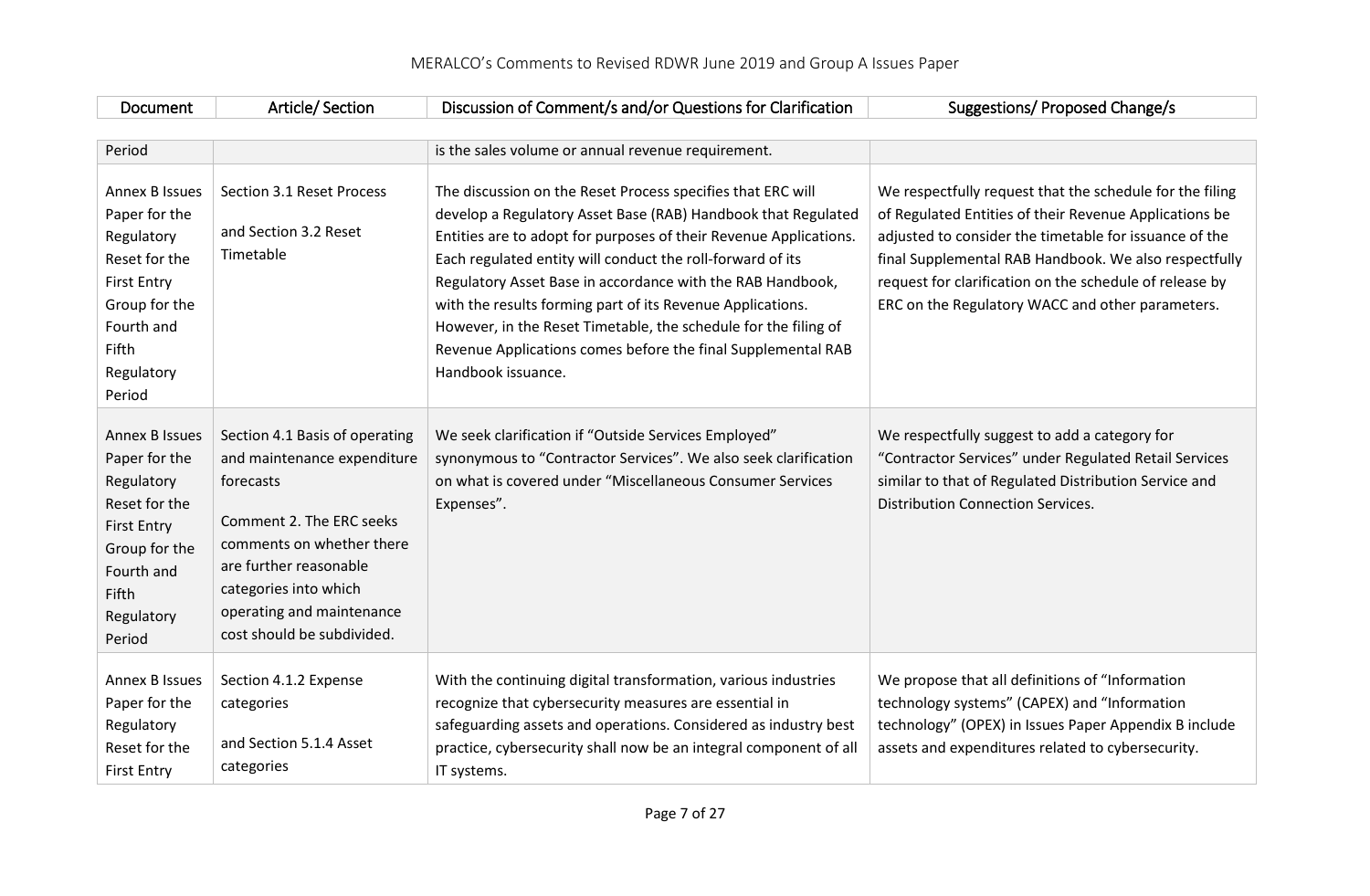| Document                                                                                                                                                    | Article/Section                                                                                                                                                                                                                                        | Discussion of Comment/s and/or Questions for Clarification                                                                                                                                                                                                                                                                       | Suggestions/ Proposed Change/s                                                                                                                                                                                                                                                                                                                                                                                                                                                                                        |
|-------------------------------------------------------------------------------------------------------------------------------------------------------------|--------------------------------------------------------------------------------------------------------------------------------------------------------------------------------------------------------------------------------------------------------|----------------------------------------------------------------------------------------------------------------------------------------------------------------------------------------------------------------------------------------------------------------------------------------------------------------------------------|-----------------------------------------------------------------------------------------------------------------------------------------------------------------------------------------------------------------------------------------------------------------------------------------------------------------------------------------------------------------------------------------------------------------------------------------------------------------------------------------------------------------------|
| Group for the<br>Fourth and<br>Fifth<br>Regulatory<br>Period                                                                                                |                                                                                                                                                                                                                                                        |                                                                                                                                                                                                                                                                                                                                  |                                                                                                                                                                                                                                                                                                                                                                                                                                                                                                                       |
| <b>Annex B Issues</b><br>Paper for the<br>Regulatory<br>Reset for the<br><b>First Entry</b><br>Group for the<br>Fourth and<br>Fifth<br>Regulatory<br>Period | Section 4.1.2.<br><b>Expense Categories</b><br>ERC seeks comments on the<br>practicality of requiring<br>regulated entities to provide<br>breakdown of Operating and<br>maintenance (such as<br>meeting safety or network<br>performance requirements) | In the course of operations of the DU, it assumes that the tasks<br>done comply with regulatory and statutory requirements at all<br>times. Breaking OPEX down further in identifying the cost and<br>detailing it further to state requirements will be a tedious and<br>may further cause inefficiencies and additional costs. | The DU recommends not to provide further breakdown<br>of the expense as the delivery of the service of the DU<br>always assumes that it is done in compliance with<br>regulatory and statutory requirements. It is further<br>recommended that a reasonable allowance on the cost<br>be further allowed to be inputted to the OPEX for the<br>DU to be able to recover such expenses.                                                                                                                                 |
| <b>Annex B Issues</b><br>Paper for the<br>Regulatory<br>Reset for the<br><b>First Entry</b><br>Group for the<br>Fourth and<br>Fifth<br>Regulatory<br>Period | Section 4.1.3<br>Expenses associated with<br>providing metering services<br>[Page 33]<br>Comment 4<br>The ERC seeks comments on<br>the expenses related to<br>metering services for<br>contestable and SoLR                                            | Related to the discussion on the Definition of services covered<br>under RDWR (Section 1.3), we recommend that metering<br>services for contestable and SoLR customers should<br>appropriately be included as part of operating and maintenance<br>expenditure in the RDWR for the 4RP/5RP.                                      | For consistency with Section 1.3 on inclusion of<br>contestable and SoLR customer as regulated services, it<br>is suggested to adopt language for Section 4.1.3 to:<br>"XXX<br>For purposes of the operating and maintenance<br>expenditure to be included as part of the Regulated<br>Entities' expenditure forecasts in terms of the RDWR,<br>expenses related to providing metering services for<br>customers in the captive and contestable markets shall<br>be included, as Regulated Retail Services. The DSOAR |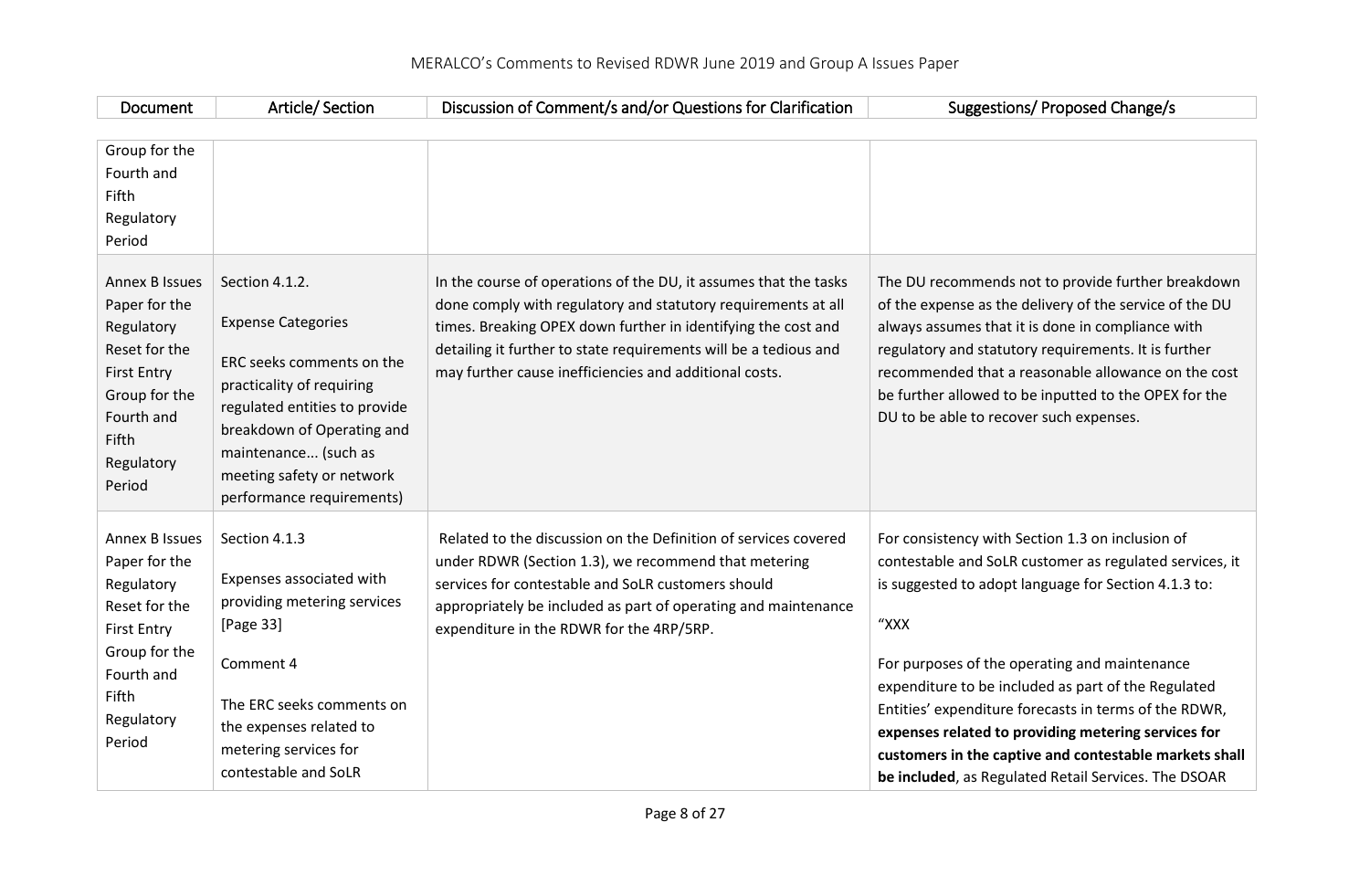| Document                                                                                                                                                           | Article/Section                                                                                                      | Discussion of Comment/s and/or Questions for Clarification                                                                                                                                                                                                                                                                                                                                                                               | Suggestions/ Proposed Change/s                                                                                                                                    |
|--------------------------------------------------------------------------------------------------------------------------------------------------------------------|----------------------------------------------------------------------------------------------------------------------|------------------------------------------------------------------------------------------------------------------------------------------------------------------------------------------------------------------------------------------------------------------------------------------------------------------------------------------------------------------------------------------------------------------------------------------|-------------------------------------------------------------------------------------------------------------------------------------------------------------------|
|                                                                                                                                                                    | customers should<br>appropriately be included as<br>part of operating and<br>maintenance expenditure in<br>the RDWR. |                                                                                                                                                                                                                                                                                                                                                                                                                                          | also indicates that meters are not part of Distribution<br>Connection Assets and metering therefore does not<br>form part of Distribution Connection Services."   |
| <b>Annex B Issues</b><br>Paper for the<br>Regulatory<br>Reset for the<br><b>First Entry</b><br>Group for the<br>Fourth and<br>Fifth<br>Regulatory<br>Period        | Section 4.1.6<br>Historical expenditure<br>patterns                                                                  | In the absence of a Regulatory Reset Process for the Fourth<br>Regulatory Period, the ERC will assess the operating and<br>maintenance expenditure forecasts, as well as the forecast<br>expenditure for taxes, levies and duties (other than corporate<br>income tax) using a bottom-up approach, or analysis of historical<br>patterns. The cost of new regulatory requirements shall also be<br>separately identified and determined. |                                                                                                                                                                   |
| <b>Annex B Issues</b><br>Paper for the<br>Regulatory<br>Reset for the<br><b>First Entry</b><br>Group for the<br>Fourth and<br><b>Fifth</b><br>Regulatory<br>Period | Section 4.2<br>Levies, duties and taxes other<br>than corporate income tax                                           | What is the ERC's position on the treatment of real property<br>taxes on certain machineries and equipment (TWIP-M) for<br>settled including previous years and amounts still expected to be<br>settled?                                                                                                                                                                                                                                 | The RPT (including arrearages) of all machineries and<br>equipment located in the regulated entity's franchise<br>area should form part of the recoverable taxes. |
| <b>Annex B Issues</b>                                                                                                                                              | Section 5.1                                                                                                          | The RDWR cites various methods of asset valuation such as<br>$\bullet$                                                                                                                                                                                                                                                                                                                                                                   | We respectfully request that the updated draft of the                                                                                                             |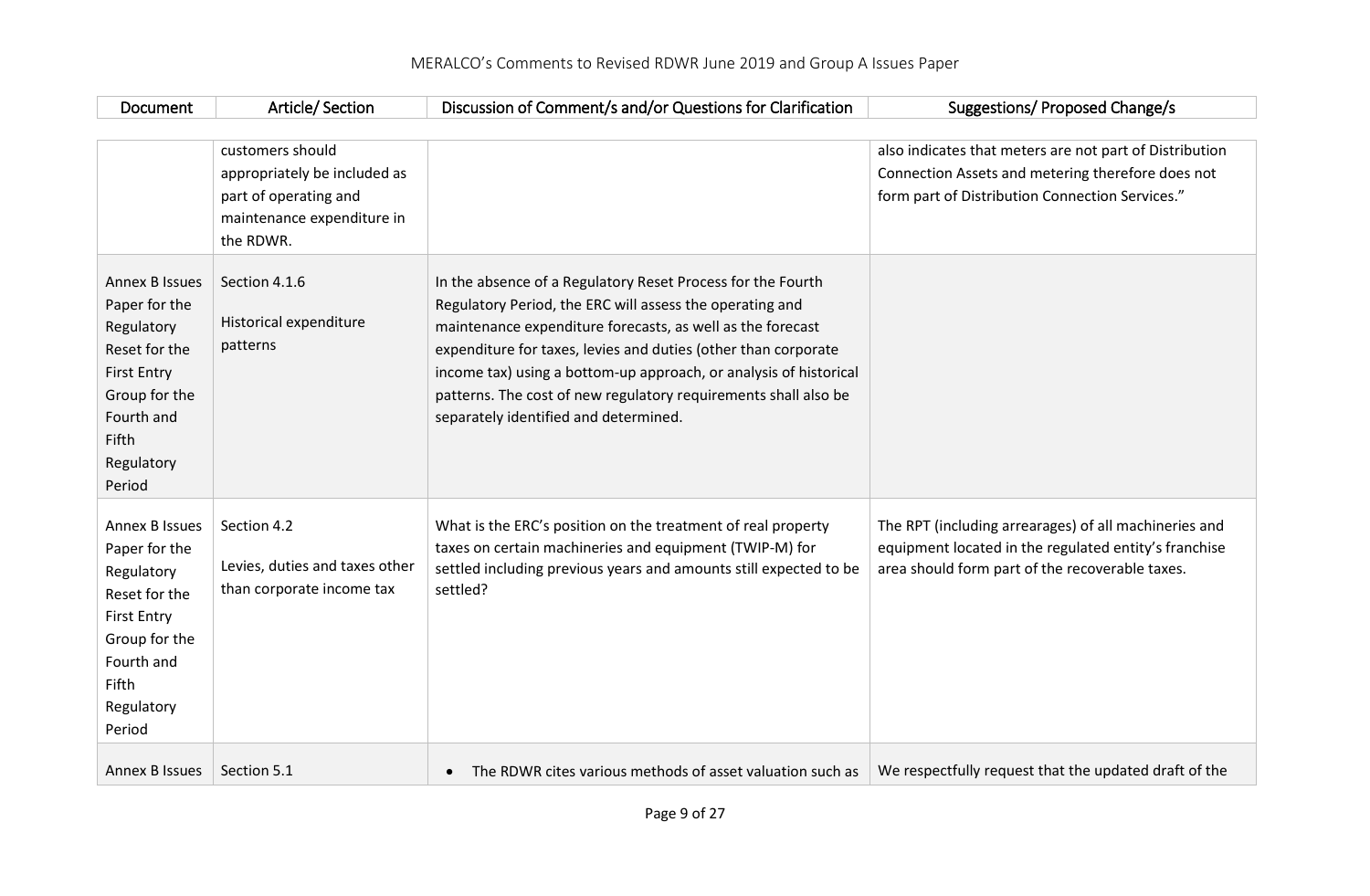| Document           | Article/Section              | Discussion of Comment/s and/or Questions for Clarification      | Suggestions/ Proposed Change/s                                      |
|--------------------|------------------------------|-----------------------------------------------------------------|---------------------------------------------------------------------|
|                    |                              |                                                                 |                                                                     |
| Paper for the      |                              | the optimized depreciated replacement cost (ODRC) that          | RAB Handbook and its Supplemental be released first                 |
| Regulatory         | <b>Regulatory Asset Base</b> | was used in Group A's 2nd RP and 3rd RP and the rolled-         | and undergo public consultation before finalizing the               |
| Reset for the      |                              | forward methodology.                                            | RDWR. The final choice of asset valuation methodology               |
| <b>First Entry</b> |                              | Under the timeline provided by the ERC, the draft RAB           | for the RAB handbook for the 5 <sup>th</sup> RP, whether via ODRC,  |
| Group for the      |                              | handbook, that prescribes a rolled-forward methodology          | roll forward, inflation-indexing or some other                      |
| Fourth and         |                              | was issued in November 2016 and had undergone a public          | internationally accepted valuation methodology, will                |
| Fifth              |                              | consultation in January 2017. However, the timeline shows       | have to be reflected back into the RDWR for the 5 <sup>th</sup> RP. |
| Regulatory         |                              | that the ERC intends to release a draft supplemental on         |                                                                     |
| Period             |                              | RAB handbook on September 2019. As such, it will be not         |                                                                     |
|                    |                              | be possible for Regulated Entities to assess the rolled-        |                                                                     |
|                    |                              | forward methodology until after the supplemental has            |                                                                     |
|                    |                              | been released.                                                  |                                                                     |
|                    |                              | Updated RAB Handbook and its supplemental should be             |                                                                     |
|                    |                              | released after thorough discussions in public consultations.    |                                                                     |
|                    |                              | It is of utmost importance to discuss the appropriateness       |                                                                     |
|                    |                              | of ODRC, roll forward, inflation-indexing or some other         |                                                                     |
|                    |                              | internationally accepted valuation methodology. There are       |                                                                     |
|                    |                              | also other issues such as the review of asset lives of critical |                                                                     |
|                    |                              | assets in the 3rd RP RAB handbook that are no longer            |                                                                     |
|                    |                              | reflective of their true economic life (e.g., electronic        |                                                                     |
|                    |                              | meters, IS/IT equipment/devices).                               |                                                                     |
|                    |                              | If the intent of the draft handbook is to use the DU's last     |                                                                     |
|                    |                              | ODRC valuation as a starting point for the roll forward,        |                                                                     |
|                    |                              | there is already a long 8-year gap from the last ODRC           |                                                                     |
|                    |                              | valuation of Group A in 2011 up to the start of the 5th RP.     |                                                                     |
|                    |                              | We believe that valuing the 5RP Opening RAB via optimized       |                                                                     |
|                    |                              | depreciated replacement cost is prudent.                        |                                                                     |
| Annex B Issues     | Section 5.1                  | Please clarify the formula in computing the amount of asset     |                                                                     |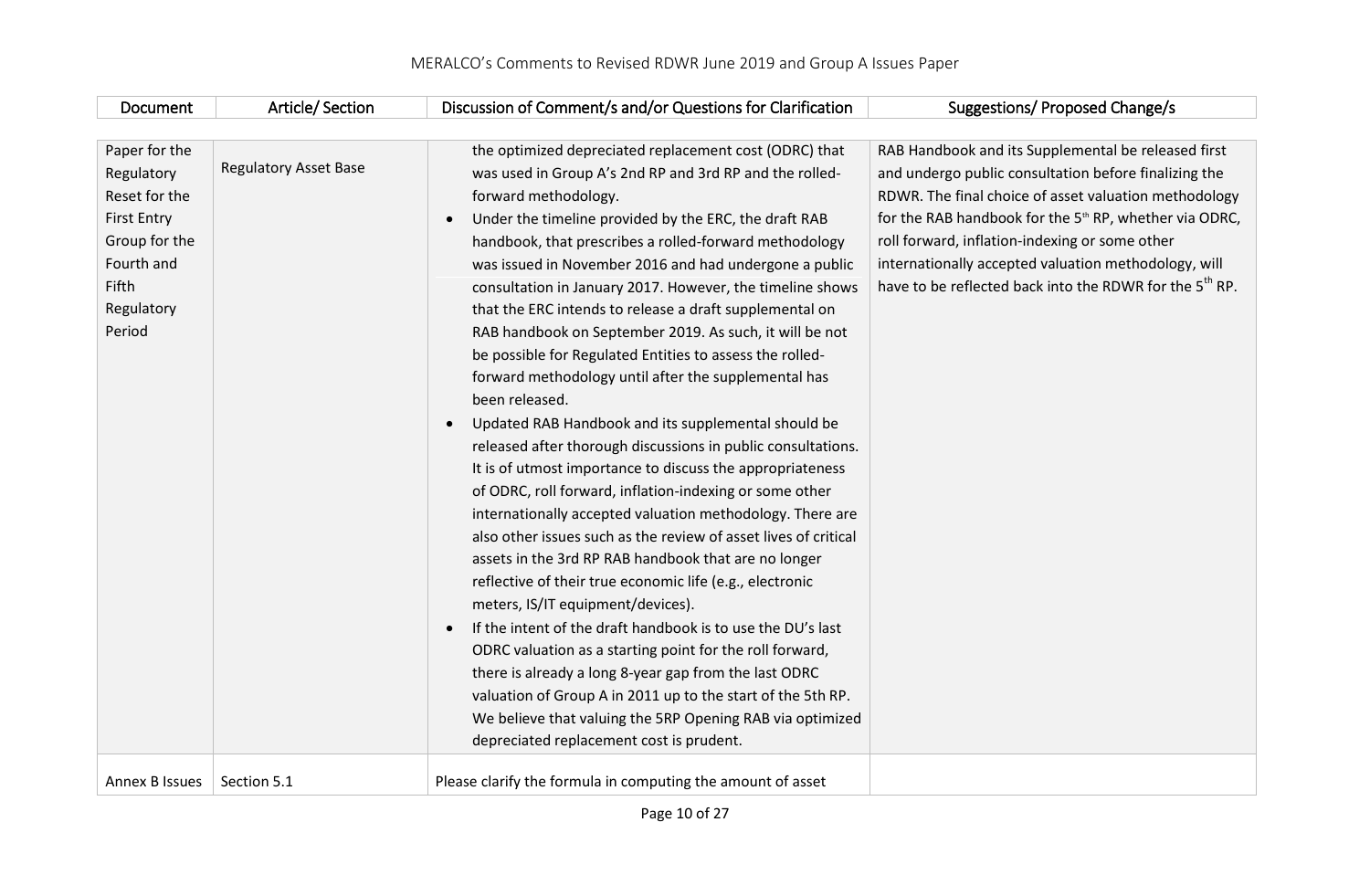| Document                                                                                                                                                    | Article/Section                                                                                                                                                                 | Discussion of Comment/s and/or Questions for Clarification                                                                                                                                                                                                                                                                                                                                                                                                                                                                                            | Suggestions/ Proposed Change/s                                                                                                                                                                                                                                                                                                             |
|-------------------------------------------------------------------------------------------------------------------------------------------------------------|---------------------------------------------------------------------------------------------------------------------------------------------------------------------------------|-------------------------------------------------------------------------------------------------------------------------------------------------------------------------------------------------------------------------------------------------------------------------------------------------------------------------------------------------------------------------------------------------------------------------------------------------------------------------------------------------------------------------------------------------------|--------------------------------------------------------------------------------------------------------------------------------------------------------------------------------------------------------------------------------------------------------------------------------------------------------------------------------------------|
| Paper for the<br>Regulatory<br>Reset for the<br><b>First Entry</b><br>Group for the<br>Fourth and<br>Fifth<br>Regulatory<br>Period                          | Regulatory Asset Base -<br>Figure 5.1                                                                                                                                           | disposal/retirement (net of income from disposal). Using the<br>definition of "actual cost of disposed/retired assets less net<br>income from disposal" - what does actual cost mean? Is it the<br>ORC or ODRC value of the asset?                                                                                                                                                                                                                                                                                                                    |                                                                                                                                                                                                                                                                                                                                            |
| <b>Annex B Issues</b><br>Paper for the<br>Regulatory<br>Reset for the<br><b>First Entry</b><br>Group for the<br>Fourth and<br>Fifth<br>Regulatory<br>Period | Section 5.1.16<br><b>Working Capital</b><br>Comment 30                                                                                                                          | "The ERC may allow the regulated entities to recover its latest<br>actual working capital requirement based on its Audited<br>Financial Statements, such that it should reflect its lead/lag<br>analysis for the past three years"<br>In the ERC's assessment of working capital, it must consider that<br>the Audited Financial Statements may not necessarily reflect the<br>regulated entity's distribution business.<br>The ERC should also consider the impact of returning bill<br>deposits of 'credit worthy' customers in the lead/lag study. |                                                                                                                                                                                                                                                                                                                                            |
| Annex B Issues<br>Paper for the<br>Regulatory<br>Reset for the<br><b>First Entry</b><br>Group for the<br>Fourth and<br>Fifth                                | Section 5.1.3<br>Assets to be rolled forward<br>[page 44]<br>As noted before in the<br>discussion of operating &<br>maintenance expenditure<br>(Section 4.1.3), in terms of the | The ERC seeks comments on the distribution assets related to<br>the provision of service to contestable and SoLR customers<br>should appropriately be included as part of Regulatory Asset<br>Base in the RDWR. Related to the discussion above, we<br>recommend that the distribution assets related to the provision<br>of service to contestable and SoLR customers should<br>appropriately be included as part of Regulatory Asset Base in the<br>RDWR for the 4RP/5RP.                                                                           | [Page 44]<br>5.1.3 Assets to be rolled forward<br>As noted before in the discussion of operating &<br>maintenance expenditure (Section 4.1.3), in terms of<br>the DSOAR (Clause 2.11.1), all metering equipment shall<br>be furnished and installed by the Distribution Utility.<br>However, in terms of Clause 4.5.2 of the DSOAR, energy |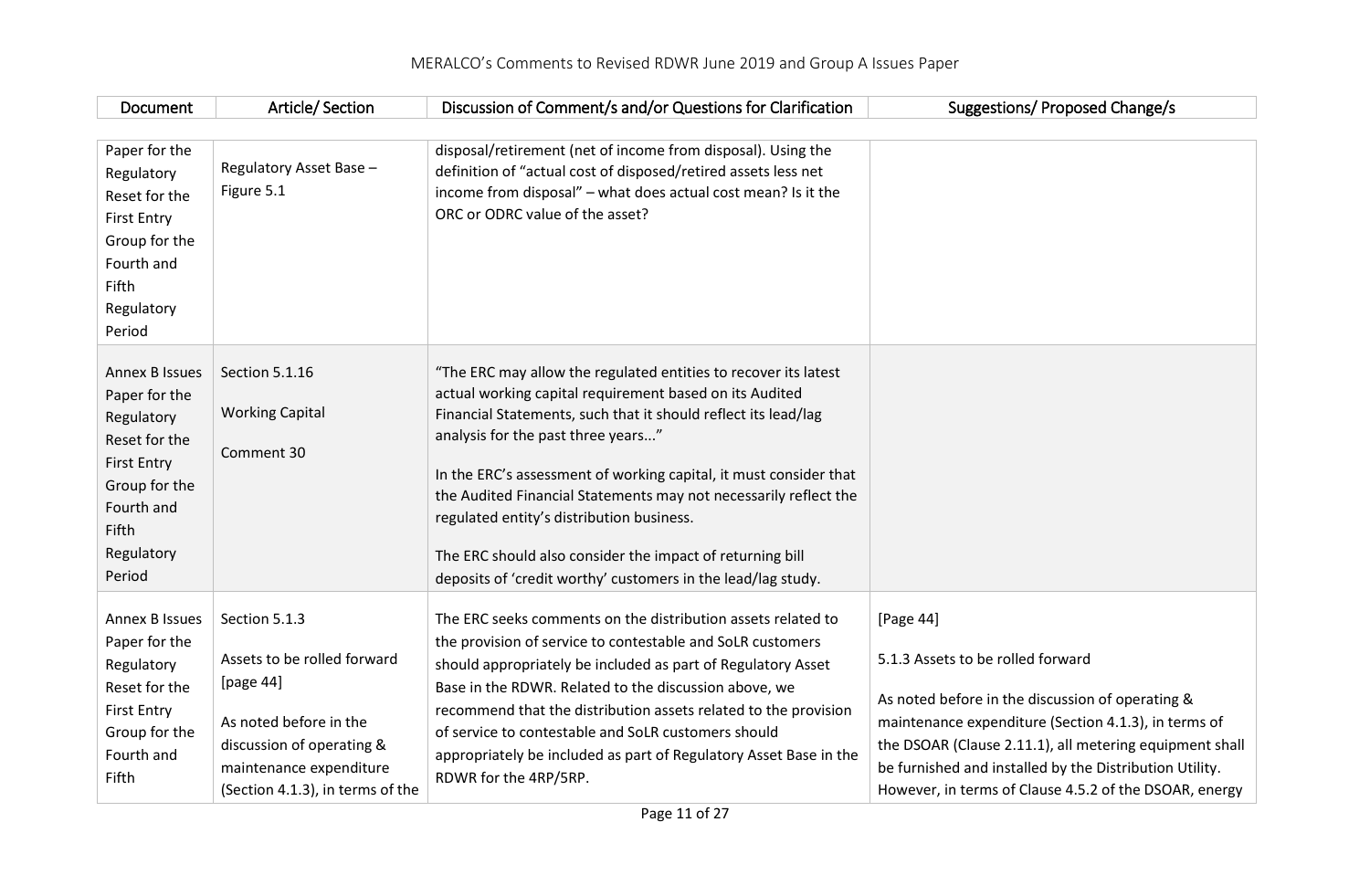| Document   | Article/Section                    | Discussion of Comment/s and/or Questions for Clarification | <b>Suggestions/ Proposed Change/s</b>                    |
|------------|------------------------------------|------------------------------------------------------------|----------------------------------------------------------|
|            |                                    |                                                            |                                                          |
| Regulatory | DSOAR (Clause 2.11.1), all         |                                                            | meters used for measuring consumption for customers      |
| Period     | metering equipment shall be        |                                                            | in the Contestable Market may be owned either by end     |
|            | furnished and installed by the     |                                                            | consumers or by Distribution Utilities. For the purposes |
|            | Distribution Utility. However,     |                                                            | of the Regulatory Asset Base, all metering equipment     |
|            | in terms of Clause 4.5.2 of the    |                                                            | used for customers making up the captive and             |
|            | DSOAR, energy meters used          |                                                            | contestable market, shall be included as Regulated       |
|            | for measuring consumption          |                                                            | Retail Services Assets. The DSOAR also indicates that    |
|            | for customers in the               |                                                            | meters are not part of Distribution Connection Assets.   |
|            | Contestable Market may be          |                                                            | Metering equipment supplied for customers in the         |
|            | owned either by end                |                                                            | Contestable Market or those connected under the          |
|            | consumers or by Distribution       |                                                            | Supplier of Last Resort provision does not form part of  |
|            | Utilities. For the purposes of     |                                                            | the Regulatory Asset Base, even where this equipment     |
|            | the Regulatory Asset Base, all     |                                                            | is owned by a Regulated Entity.                          |
|            | metering equipment used for        |                                                            |                                                          |
|            | customers making up the            |                                                            |                                                          |
|            | captive market, shall be           |                                                            |                                                          |
|            | included as Regulated Retail       |                                                            |                                                          |
|            | Services Assets. The DSOAR         |                                                            |                                                          |
|            | also indicates that meters are     |                                                            |                                                          |
|            | not part of Distribution           |                                                            |                                                          |
|            | <b>Connection Assets. Metering</b> |                                                            |                                                          |
|            | equipment supplied for             |                                                            |                                                          |
|            | customers in the Contestable       |                                                            |                                                          |
|            | Market or those connected          |                                                            |                                                          |
|            | under the Supplier of Last         |                                                            |                                                          |
|            | Resort provision does not          |                                                            |                                                          |
|            | form part of the Regulatory        |                                                            |                                                          |
|            | Asset Base, even where this        |                                                            |                                                          |
|            | equipment is owned by a            |                                                            |                                                          |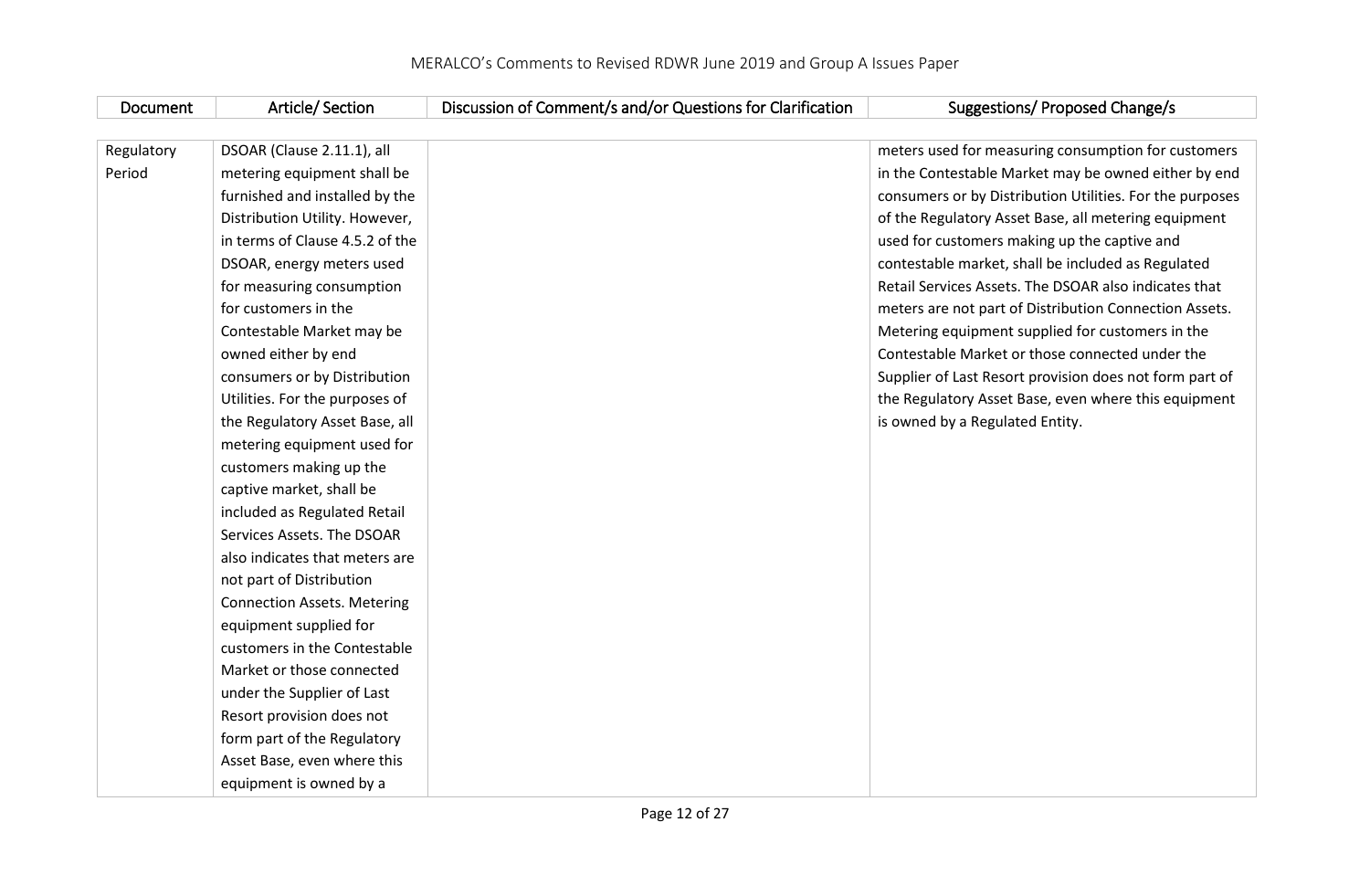| Document                                                                                                                                                    | Article/Section                          | Discussion of Comment/s and/or Questions for Clarification                                                                                                                                                                            | Suggestions/ Proposed Change/s                                                                                                                                                                                                                       |
|-------------------------------------------------------------------------------------------------------------------------------------------------------------|------------------------------------------|---------------------------------------------------------------------------------------------------------------------------------------------------------------------------------------------------------------------------------------|------------------------------------------------------------------------------------------------------------------------------------------------------------------------------------------------------------------------------------------------------|
|                                                                                                                                                             |                                          |                                                                                                                                                                                                                                       |                                                                                                                                                                                                                                                      |
|                                                                                                                                                             | Regulated Entity.                        |                                                                                                                                                                                                                                       |                                                                                                                                                                                                                                                      |
| <b>Annex B Issues</b><br>Paper for the<br>Regulatory<br>Reset for the<br><b>First Entry</b><br>Group for the<br>Fourth and<br>Fifth<br>Regulatory<br>Period | Section 5.1.4                            | To align with the comments to Section 5.2.1 and 5.1.3, a<br>separate asset category shall be added for Microgrid assets or<br>assets used for electrifying off-grid and/or unviable areas                                             | We propose the inclusion of a separate asset category<br>for "Generation assets used for electrifying off-grid<br>and/or unviable areas"                                                                                                             |
| <b>Annex B Issues</b><br>Paper for the<br>Regulatory<br>Reset for the<br><b>First Entry</b><br>Group for the<br>Fourth and<br>Fifth<br>Regulatory<br>Period | Section 5.1.4<br><b>Asset Categories</b> | 17. Asset categories that should be included as Non-Network<br>Assets                                                                                                                                                                 | We respectfully suggest the inclusion of micro-grid<br>assets that the DU installed to serve customers in<br>unelectrified areas as Non-Network Assets.                                                                                              |
| <b>Annex B Issues</b><br>Paper for the<br>Regulatory<br>Reset for the<br><b>First Entry</b>                                                                 | Section 5.2.1                            | With the advent of emerging grid technologies, the definition of<br>capital expenditure stated in this section does not explicitly<br>recognize the assets that are being used to test and evaluate<br>new and emerging technologies. | We suggest adding to the definition another bullet:<br>"deploy or upgrade existing asset to adapt new and<br>emerging technologies that are anticipated to further<br>improve the overall performance of supply and delivery<br>of electric service" |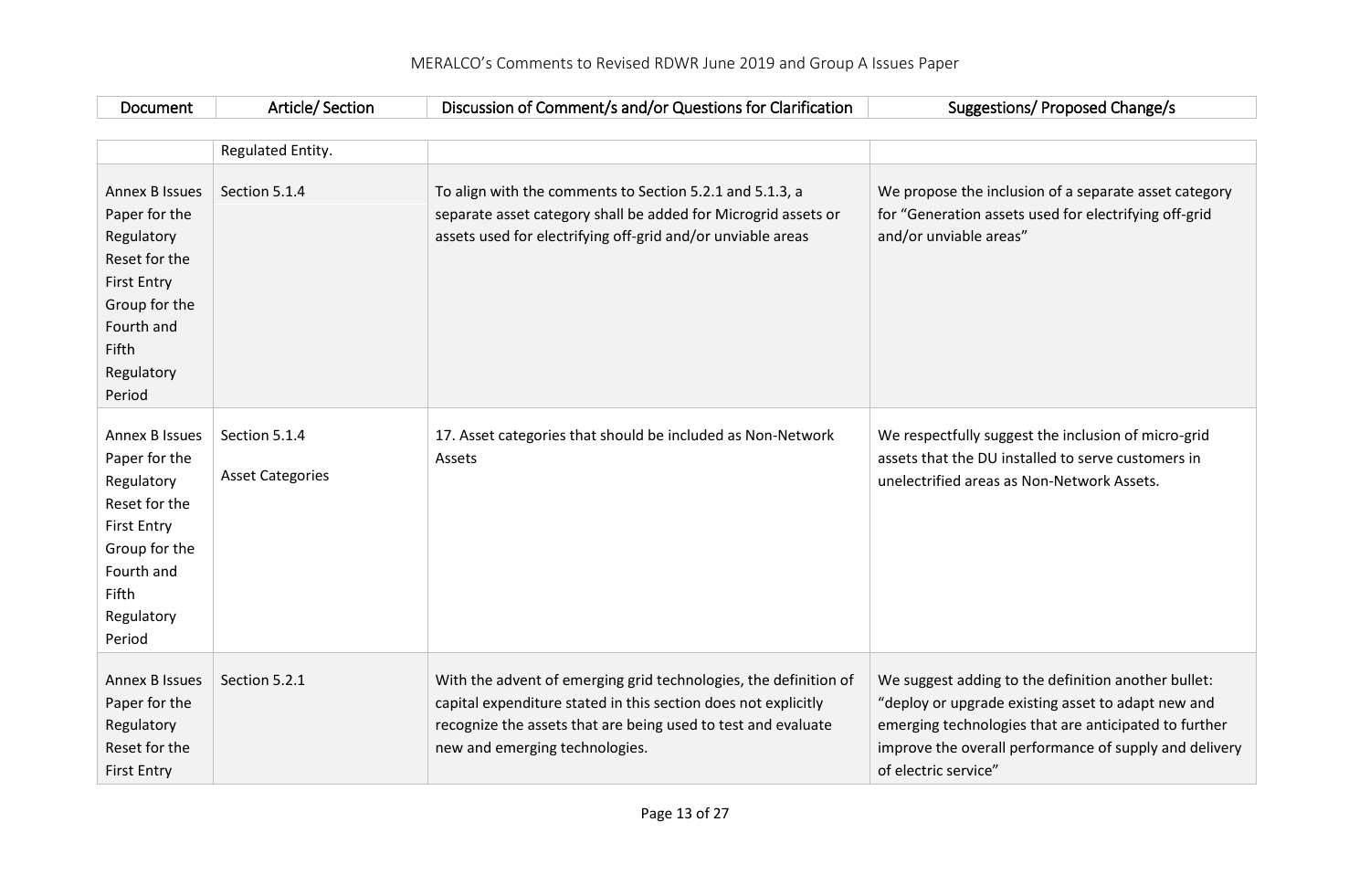| Document                                                                                                                                                    | Article/Section                                                                                                                                                                                              | Discussion of Comment/s and/or Questions for Clarification                                                                                                                                                                                                                                                                                                                                                    | Suggestions/ Proposed Change/s                                                                                                                                                                                                                                                                                                                                                                                                                                                                                                                                                                                                                                                                                                                                                                                                                                                                                                                                                                                                                                                                                           |
|-------------------------------------------------------------------------------------------------------------------------------------------------------------|--------------------------------------------------------------------------------------------------------------------------------------------------------------------------------------------------------------|---------------------------------------------------------------------------------------------------------------------------------------------------------------------------------------------------------------------------------------------------------------------------------------------------------------------------------------------------------------------------------------------------------------|--------------------------------------------------------------------------------------------------------------------------------------------------------------------------------------------------------------------------------------------------------------------------------------------------------------------------------------------------------------------------------------------------------------------------------------------------------------------------------------------------------------------------------------------------------------------------------------------------------------------------------------------------------------------------------------------------------------------------------------------------------------------------------------------------------------------------------------------------------------------------------------------------------------------------------------------------------------------------------------------------------------------------------------------------------------------------------------------------------------------------|
| Group for the                                                                                                                                               |                                                                                                                                                                                                              |                                                                                                                                                                                                                                                                                                                                                                                                               |                                                                                                                                                                                                                                                                                                                                                                                                                                                                                                                                                                                                                                                                                                                                                                                                                                                                                                                                                                                                                                                                                                                          |
| Fourth and<br>Fifth                                                                                                                                         |                                                                                                                                                                                                              |                                                                                                                                                                                                                                                                                                                                                                                                               |                                                                                                                                                                                                                                                                                                                                                                                                                                                                                                                                                                                                                                                                                                                                                                                                                                                                                                                                                                                                                                                                                                                          |
| Regulatory                                                                                                                                                  |                                                                                                                                                                                                              |                                                                                                                                                                                                                                                                                                                                                                                                               |                                                                                                                                                                                                                                                                                                                                                                                                                                                                                                                                                                                                                                                                                                                                                                                                                                                                                                                                                                                                                                                                                                                          |
| Period                                                                                                                                                      |                                                                                                                                                                                                              |                                                                                                                                                                                                                                                                                                                                                                                                               |                                                                                                                                                                                                                                                                                                                                                                                                                                                                                                                                                                                                                                                                                                                                                                                                                                                                                                                                                                                                                                                                                                                          |
| <b>Annex B Issues</b><br>Paper for the<br>Regulatory<br>Reset for the<br><b>First Entry</b><br>Group for the<br>Fourth and<br>Fifth<br>Regulatory<br>Period | Section 5.2.1<br>ERC Comment 32. The ERC<br>seeks comments on its<br>definition of capital<br>expenditure and seeks to<br>understand if there are<br>circumstances where this<br>definition should be wider. | In the 4th Regulatory Period, we have filed Capex projects in<br>compliance with new ERC issuances and promulgations, in<br>support for national government's big-ticket infrastructure<br>projects, to meet new customer requirements through<br>automation and technological advancements, to harden the<br>network for storm and disaster resiliency, and for off-grid<br>electrification like Micro-grid. | Thus, MERALCO respectfully submits the following<br>additional items to be included in the definition of<br>Capex:<br>(1) Projects for the extension of facilities in compliance<br>to DSOAR Amendments for NHA/HLURB-certified<br>housing projects and Socialized Housing projects<br>(2) DOE Electrification projects for unserved households<br>that are beyond the serving distance of MERALCO's<br>existing facilities which enables the DU in fulfilling its<br>mandate under R.A. 9136 (EPIRA) to provide universal<br>service within the franchise area.<br>(3) Relocation of facilities in support for national<br>government's BBB and PPP infrastructure projects,<br>wherein the cost is for the account of the project<br>proponents. However, since these are big-ticket<br>relocation projects, they involve provisioning for future<br>load growth and maintaining network reliability<br>performance in which the project costs shall be<br>shouldered by the DU. Hence, the Capex shall be<br>considered in the DU's Regulatory Asset Base; (Note:<br>the accelerated depreciation of MERALCO's assets |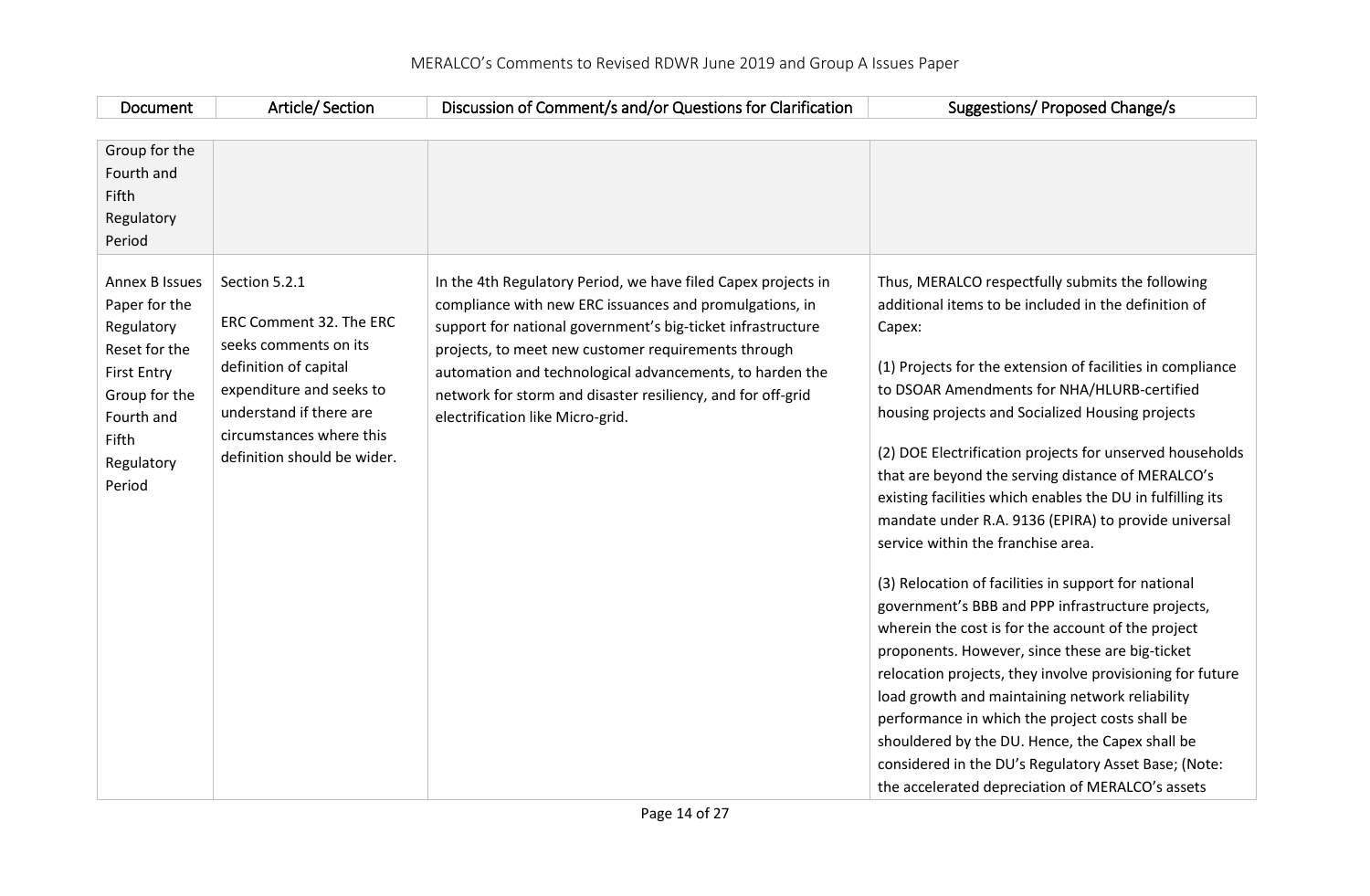| Document                                                                                                                            | Article/Section                                                                                                                                                                         | Discussion of Comment/s and/or Questions for Clarification                                                                                                                                                                                                                                                                                                                                                                                                                                                                    | Suggestions/ Proposed Change/s                                                                                                                                                                                                                                                                                                                                                                                                                                                                                                                                                          |
|-------------------------------------------------------------------------------------------------------------------------------------|-----------------------------------------------------------------------------------------------------------------------------------------------------------------------------------------|-------------------------------------------------------------------------------------------------------------------------------------------------------------------------------------------------------------------------------------------------------------------------------------------------------------------------------------------------------------------------------------------------------------------------------------------------------------------------------------------------------------------------------|-----------------------------------------------------------------------------------------------------------------------------------------------------------------------------------------------------------------------------------------------------------------------------------------------------------------------------------------------------------------------------------------------------------------------------------------------------------------------------------------------------------------------------------------------------------------------------------------|
|                                                                                                                                     |                                                                                                                                                                                         |                                                                                                                                                                                                                                                                                                                                                                                                                                                                                                                               |                                                                                                                                                                                                                                                                                                                                                                                                                                                                                                                                                                                         |
|                                                                                                                                     |                                                                                                                                                                                         |                                                                                                                                                                                                                                                                                                                                                                                                                                                                                                                               | retired due to relocation shall be considered in the RAB<br>valuation.)<br>(4) Relocation of existing meters to Elevated Metering<br>Centers in compliance with the ERC rules on elevated<br>metering centers,<br>(5) Automation and technology projects for consumer<br>empowerment and choice and for the provision of<br>improved service like AMI-related projects/services;<br>(6) Projects to harden the network infrastructure for<br>storm and disaster resiliency because of the worsening<br>weather disturbances;<br>(7) Green Energy Initiatives to pave the way for a more |
|                                                                                                                                     |                                                                                                                                                                                         |                                                                                                                                                                                                                                                                                                                                                                                                                                                                                                                               | environmentally friendly future. MERALCO supports the<br>Renewable Energy Law and its laudable objectives such<br>as projects related to the connection of Renewable<br>Energy embedded generators, and off-grid<br>electrification projects like Micro-grid.                                                                                                                                                                                                                                                                                                                           |
| <b>Annex B Issues</b><br>Paper for the<br>Regulatory<br>Reset for the<br><b>First Entry</b><br>Group for the<br>Fourth and<br>Fifth | Section 5.2.1<br>ERC Comment. Also, ERC<br>seeks comments on forecast<br>capital expenditure projects<br>which have not progressed,<br>but where the capital<br>expenditure funds which | Meralco supports the proposal of the ERC to consider for<br>inclusion into the RAB alternative projects for those forecast<br>Capex projects which have not progressed in the 4th RP. In fact,<br>MERALCO has implemented alternative projects in lieu of the<br>original forecast Capex proposals due to RoW problems,<br>unavailability of space for facilities, dwindling negotiations with<br>the project proponents, technological obsolescence, availability<br>of more efficient equipment, etc. MERALCO supports that |                                                                                                                                                                                                                                                                                                                                                                                                                                                                                                                                                                                         |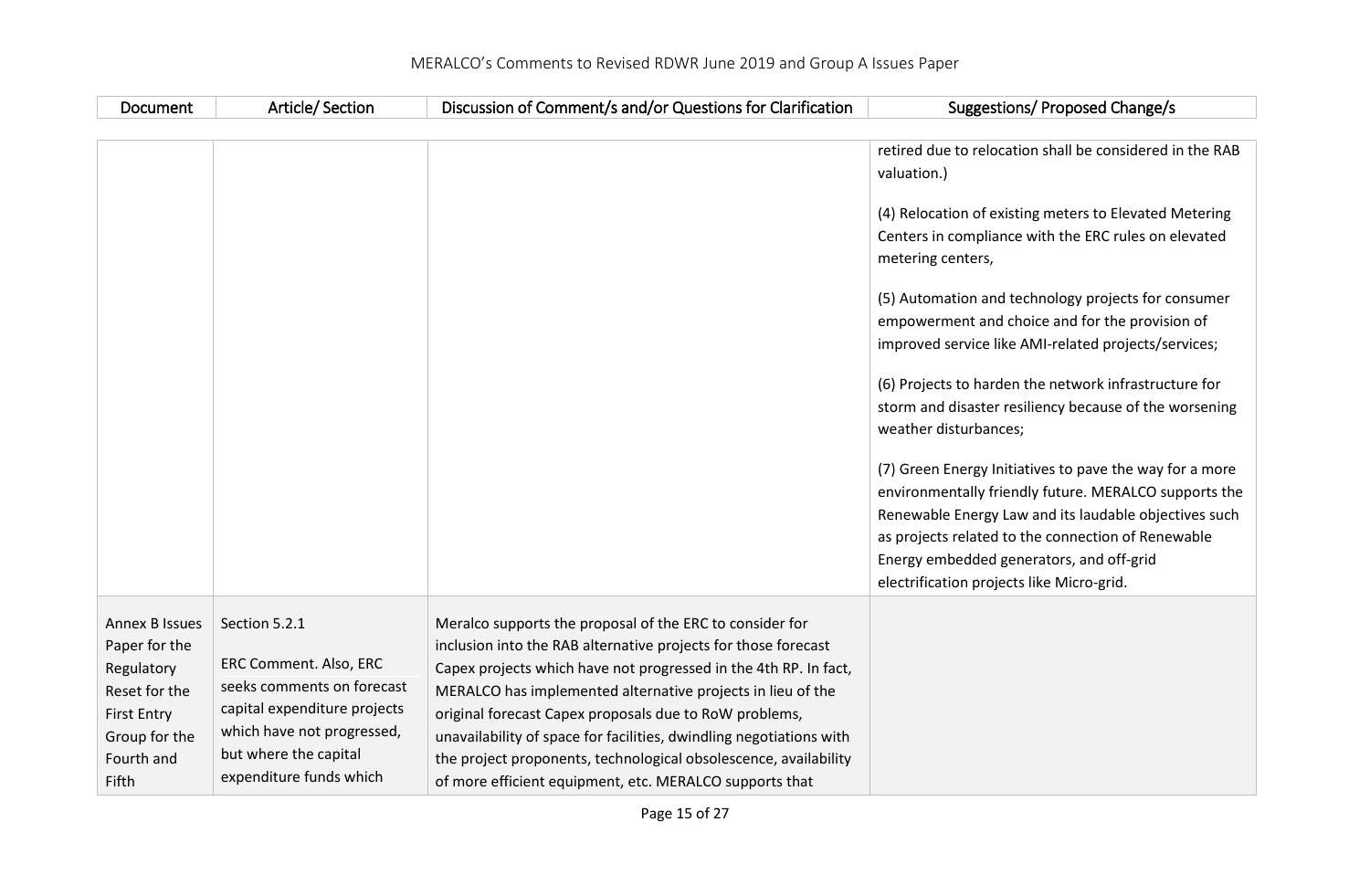| Document           | Article/Section                  | Discussion of Comment/s and/or Questions for Clarification            | Suggestions/ Proposed Change/s                                                                            |
|--------------------|----------------------------------|-----------------------------------------------------------------------|-----------------------------------------------------------------------------------------------------------|
|                    |                                  |                                                                       |                                                                                                           |
| Regulatory         | were allowed into the            | Optimization Principles will still apply to these substitute          |                                                                                                           |
| Period             | revenue path have been used      | projects.                                                             |                                                                                                           |
|                    | for alternative higher-priority  |                                                                       |                                                                                                           |
|                    | capital projects, can be         |                                                                       |                                                                                                           |
|                    | considered for inclusion into    |                                                                       |                                                                                                           |
|                    | the RAB where the ERC            |                                                                       |                                                                                                           |
|                    | decides that those previously    |                                                                       |                                                                                                           |
|                    | unapproved capital               |                                                                       |                                                                                                           |
|                    | expenditure are efficient and    |                                                                       |                                                                                                           |
|                    | prudent. The approach to         |                                                                       |                                                                                                           |
|                    | examine these new capital        |                                                                       |                                                                                                           |
|                    | expenditure projects shall be    |                                                                       |                                                                                                           |
|                    | on the same basis as new         |                                                                       |                                                                                                           |
|                    | forecast capital expenditure     |                                                                       |                                                                                                           |
|                    | projects. The Regulated Entity   |                                                                       |                                                                                                           |
|                    | will need to justify that the    |                                                                       |                                                                                                           |
|                    | project is of efficient capacity |                                                                       |                                                                                                           |
|                    | and cost. Optimization           |                                                                       |                                                                                                           |
|                    | principles will still apply.     |                                                                       |                                                                                                           |
|                    |                                  |                                                                       |                                                                                                           |
| Annex B Issues     | Section 5.2.3                    | Effective January 1, 2019, PFRS 16, Leases, requires lessees to       | We suggest that the ERC consider the right-to- use asset<br>as part of the Regulated Entity's asset base. |
| Paper for the      | Capitalization of operating      | recognize assets and liabilities for all leases unless the lease term |                                                                                                           |
| Regulatory         | and maintenance expenses         | is 12 months or less or the underlying asset has a low value.         |                                                                                                           |
| Reset for the      |                                  | Upon commitment date, the lessee recognizes a right-to-use            |                                                                                                           |
| <b>First Entry</b> |                                  | asset and lease liability.                                            |                                                                                                           |
| Group for the      |                                  |                                                                       |                                                                                                           |
| Fourth and         |                                  |                                                                       |                                                                                                           |
| Fifth              |                                  |                                                                       |                                                                                                           |
| Regulatory         |                                  |                                                                       |                                                                                                           |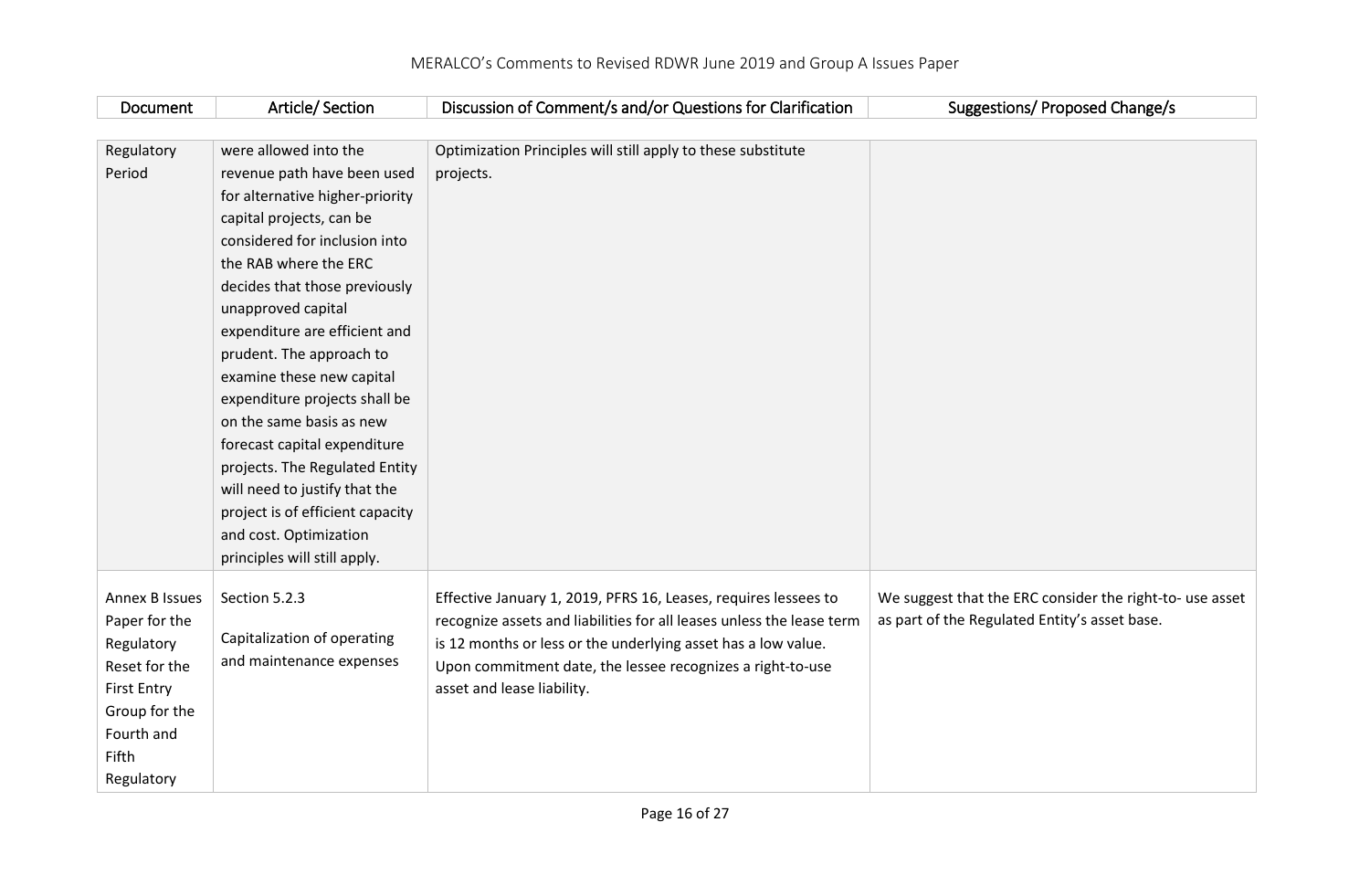| Document                                                                                                                                                    | Article/Section                                                                                                                                                                                                                        | Discussion of Comment/s and/or Questions for Clarification                                                                                                                                                                                                                                                | Suggestions/ Proposed Change/s                                                                                                                                                                         |  |
|-------------------------------------------------------------------------------------------------------------------------------------------------------------|----------------------------------------------------------------------------------------------------------------------------------------------------------------------------------------------------------------------------------------|-----------------------------------------------------------------------------------------------------------------------------------------------------------------------------------------------------------------------------------------------------------------------------------------------------------|--------------------------------------------------------------------------------------------------------------------------------------------------------------------------------------------------------|--|
|                                                                                                                                                             |                                                                                                                                                                                                                                        |                                                                                                                                                                                                                                                                                                           |                                                                                                                                                                                                        |  |
| Period                                                                                                                                                      |                                                                                                                                                                                                                                        |                                                                                                                                                                                                                                                                                                           |                                                                                                                                                                                                        |  |
| <b>Annex B Issues</b><br>Paper for the<br>Regulatory<br>Reset for the<br><b>First Entry</b><br>Group for the<br>Fourth and<br>Fifth<br>Regulatory<br>Period | Section 5.2.11<br>Data Requirements<br>40. The ERC seeks comments<br>on its proposed approach to<br>the estimation, review and<br>approval of efficient capital<br>expenditure forecast, as well<br>as the data templates<br>provided. | MERALCO strongly suggests to follow the existing templates<br>being used by the ERC. These existing templates (as used by the<br>ERC in the Group A's Regulatory Reset Process for the Third<br>Regulatory Period) would easily facilitate submission of Capex<br>following the requirements in the RDWR. |                                                                                                                                                                                                        |  |
| Annex B Issues<br>Paper for the<br>Regulatory<br>Reset for the<br><b>First Entry</b><br>Group for the<br>Fourth and<br>Fifth<br>Regulatory<br>Period        | Section 5.2.4<br>Comment 3. Comments are<br>sought on the inclusion other<br>capital expenditure categories<br>such as innovation and<br>electrification.                                                                              |                                                                                                                                                                                                                                                                                                           | We agree that Innovation and Electrification projects be<br>considered as other capital expenditure categories.<br>Assets to be classified under these categories should be<br>further defined by ERC. |  |
| <b>Annex B Issues</b><br>Paper for the<br>Regulatory<br>Reset for the<br><b>First Entry</b>                                                                 | Section 5.3.3<br>Risk Free Rate in the<br>Philippines                                                                                                                                                                                  | Please take note that PDST - R2 has ceased in October 2018 and<br>is no longer available. On October 29, 2018, the Bankers<br>Association of the Philippines (BAP) launched the PHP BVAL<br>Reference Rates to replace the PDST Reference Rates (PDST-R1<br>& PDST-R2).                                   |                                                                                                                                                                                                        |  |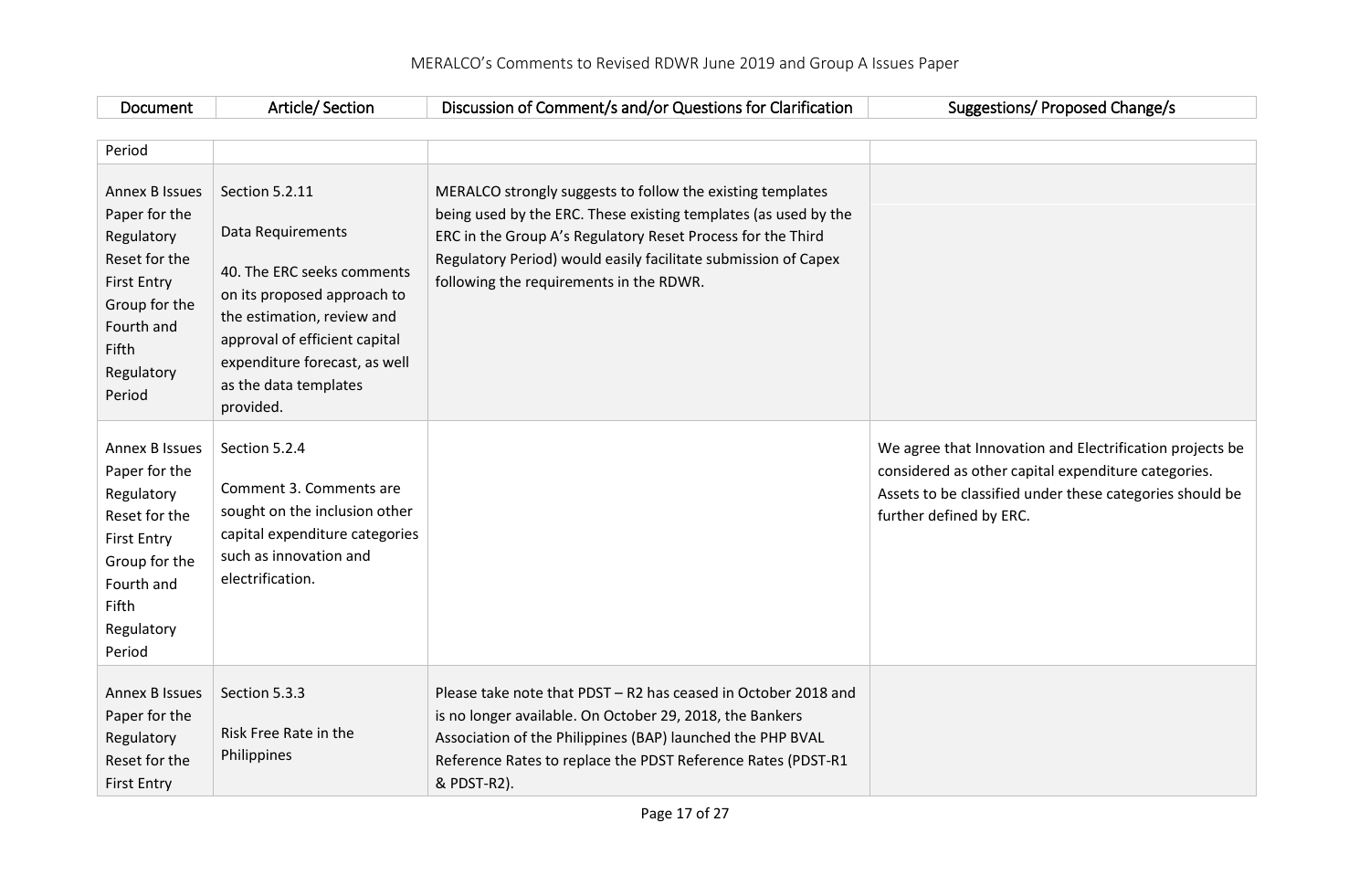| Document                                                                                                                                                    | Article/Section                                                      | Discussion of Comment/s and/or Questions for Clarification                                                                                                                                                                                                                                                                                                                                                                                                                                                                                                                                                                                                                                                                                                                                                                                                                                                                                                                                                                                                                                                                                                                                                             | Suggestions/ Proposed Change/s                                                                                                                                                                                                                                                                                                                                                                                                                                        |
|-------------------------------------------------------------------------------------------------------------------------------------------------------------|----------------------------------------------------------------------|------------------------------------------------------------------------------------------------------------------------------------------------------------------------------------------------------------------------------------------------------------------------------------------------------------------------------------------------------------------------------------------------------------------------------------------------------------------------------------------------------------------------------------------------------------------------------------------------------------------------------------------------------------------------------------------------------------------------------------------------------------------------------------------------------------------------------------------------------------------------------------------------------------------------------------------------------------------------------------------------------------------------------------------------------------------------------------------------------------------------------------------------------------------------------------------------------------------------|-----------------------------------------------------------------------------------------------------------------------------------------------------------------------------------------------------------------------------------------------------------------------------------------------------------------------------------------------------------------------------------------------------------------------------------------------------------------------|
|                                                                                                                                                             |                                                                      |                                                                                                                                                                                                                                                                                                                                                                                                                                                                                                                                                                                                                                                                                                                                                                                                                                                                                                                                                                                                                                                                                                                                                                                                                        |                                                                                                                                                                                                                                                                                                                                                                                                                                                                       |
| Group for the<br>Fourth and<br>Fifth<br>Regulatory<br>Period                                                                                                |                                                                      |                                                                                                                                                                                                                                                                                                                                                                                                                                                                                                                                                                                                                                                                                                                                                                                                                                                                                                                                                                                                                                                                                                                                                                                                                        |                                                                                                                                                                                                                                                                                                                                                                                                                                                                       |
| <b>Annex B Issues</b><br>Paper for the<br>Regulatory<br>Reset for the<br><b>First Entry</b><br>Group for the<br>Fourth and<br>Fifth<br>Regulatory<br>Period | Section 5.4<br>Accelerated Depreciation for<br><b>CAPEX Recovery</b> | There are cases when a DU may not be able to fully recover its<br>CAPEX cost due to circumstances beyond its control. For<br>example, in the case of PPP projects where the relocation of<br>poles is needed, old posts have to be retired even before the end<br>of their asset life without the DU being able to fully recover the<br>costs thereof. In such situations, the DU should be allowed to<br>accelerate depreciation so that the DU can recover the cost of<br>capitalized assets that it would not be able to fully recover. We<br>therefore propose that the concept of accelerated depreciation<br>be included in the RDWR for situations where DUs would not be<br>able to recover its full CAPEX. In addition, there are instances<br>when CAPEX are submitted and approved for implementation by<br>the ERC in the middle of an RP (e.g., Emergency CAPEX), but the<br>ARR is not [immediately] adjusted as a consequence. For such<br>instances, we propose that adjustments on the building block<br>component for RAB and CAPEX be included as a deferred<br>amount in the succeeding RP, but reckoned from the time<br>capitalized assets are put in service and considered used and<br>useful. | We suggest that accelerated depreciation be allowed<br>for cases where an asset is retired prematurely, the cost<br>of which has not been fully recovered yet for<br>circumstances beyond the DU's control. We also<br>propose that adjustments on the building block<br>component for RAB and CAPEX be included as a<br>deferred amount in the succeeding RP, but reckoned<br>from the time capitalized assets are put in service and<br>considered used and useful. |
| <b>Annex B Issues</b><br>Paper for the<br>Regulatory                                                                                                        | Section 7<br>Corporate Income Tax                                    |                                                                                                                                                                                                                                                                                                                                                                                                                                                                                                                                                                                                                                                                                                                                                                                                                                                                                                                                                                                                                                                                                                                                                                                                                        | In the RDWR for the Third Regulatory Period for Group<br>A entrants, a provision states that the corporate income<br>tax will be set to zero in the 3rd RP but will be reinstated                                                                                                                                                                                                                                                                                     |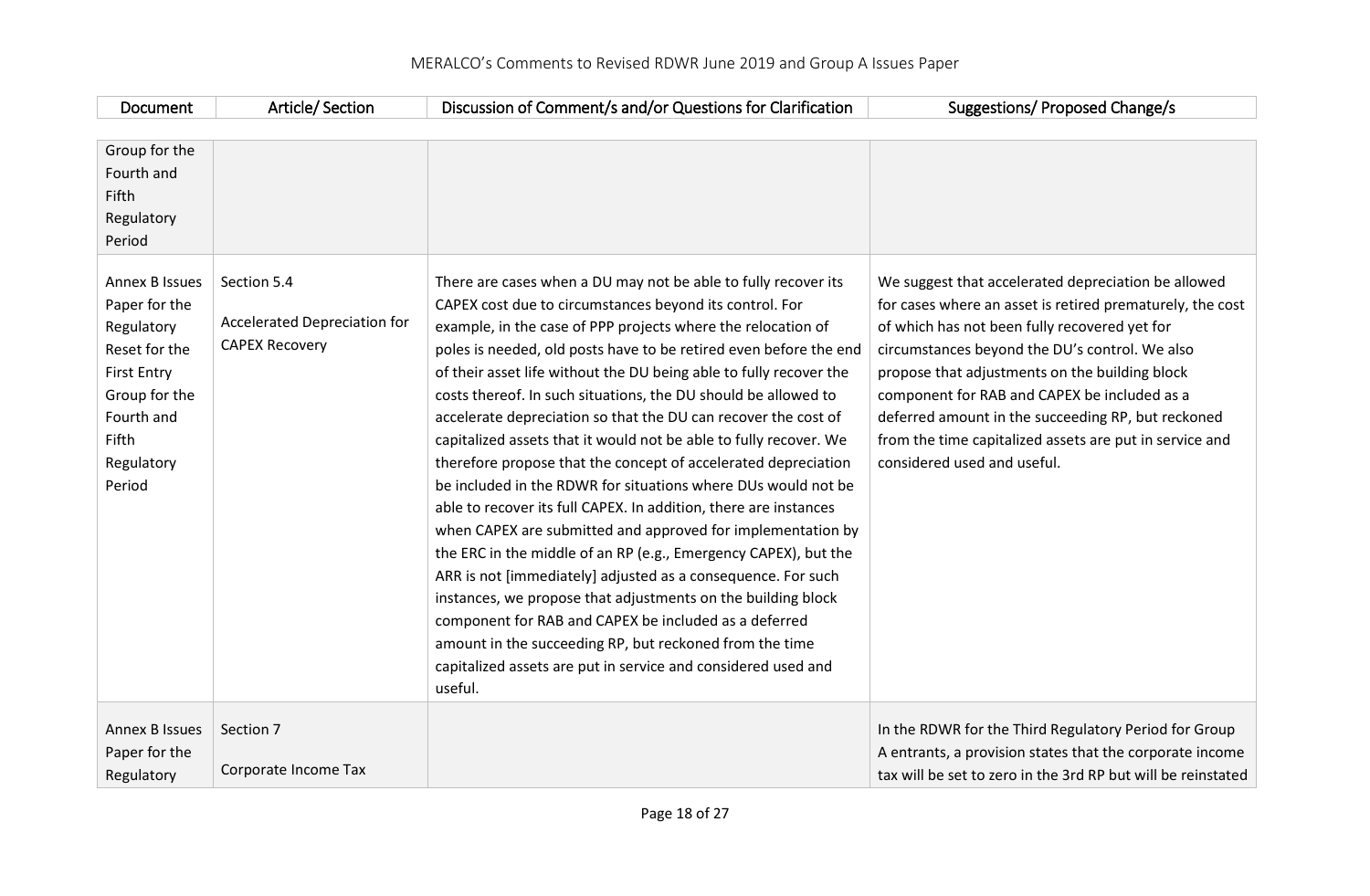| Document                                                                                                                                                    | Article/Section                                                                                                                                                                                                                                                                                                                                                                                               | Discussion of Comment/s and/or Questions for Clarification                                            | Suggestions/ Proposed Change/s                                                                                                                                                                                                                                                                                                                         |
|-------------------------------------------------------------------------------------------------------------------------------------------------------------|---------------------------------------------------------------------------------------------------------------------------------------------------------------------------------------------------------------------------------------------------------------------------------------------------------------------------------------------------------------------------------------------------------------|-------------------------------------------------------------------------------------------------------|--------------------------------------------------------------------------------------------------------------------------------------------------------------------------------------------------------------------------------------------------------------------------------------------------------------------------------------------------------|
| Reset for the<br><b>First Entry</b><br>Group for the<br>Fourth and<br>Fifth<br>Regulatory<br>Period                                                         |                                                                                                                                                                                                                                                                                                                                                                                                               |                                                                                                       | in the 4th RP unless compelling reasons are presented.<br>May we be enlightened what the compelling reasons<br>are in setting it to zero. It is our position that income tax<br>should no longer set to zero in the Fourth and Fifth<br>Regulatory Period and succeeding regulatory periods.                                                           |
| <b>Annex B Issues</b><br>Paper for the<br>Regulatory<br>Reset for the<br><b>First Entry</b><br>Group for the<br>Fourth and<br>Fifth<br>Regulatory<br>Period | Section 10, 2 <sup>nd</sup> paragraph<br>PERFORMANCE INCENTIVE<br><b>SCHEME</b><br>"During the Third Regulatory<br>Period the ERC allowed<br>Regulated Entities to adopt an<br>interim performance scheme<br>while preparing to be ready<br>for the full scheme by the<br>Fourth and Fifth Regulatory<br>Period. The scheme described<br>below will therefore be<br>required from all Regulated<br>Entities." | We would like to clarify if the ERC meant 2 <sup>nd</sup> Regulatory Period<br>(RP) instead of 3rd RP | Suggest the following revisions:<br>"During the Third Second Regulatory Period the ERC<br>allowed Regulated Entities to adopt an interim<br>performance scheme while preparing to be ready for the<br>full scheme by the Fourth and Fifth Regulatory Period.<br>The scheme described below will therefore be required<br>from all Regulated Entities." |
| <b>Annex B Issues</b><br>Paper for the<br>Regulatory                                                                                                        | Section 10.3<br>Price-Linked Incentives                                                                                                                                                                                                                                                                                                                                                                       | The ERC intends to benchmark the performance of all Regulated<br>Entities against each other.         | We respectfully request clarification on the<br>methodology for this benchmarking. As noted in the<br>Issues Paper, there are many factors which may impact                                                                                                                                                                                            |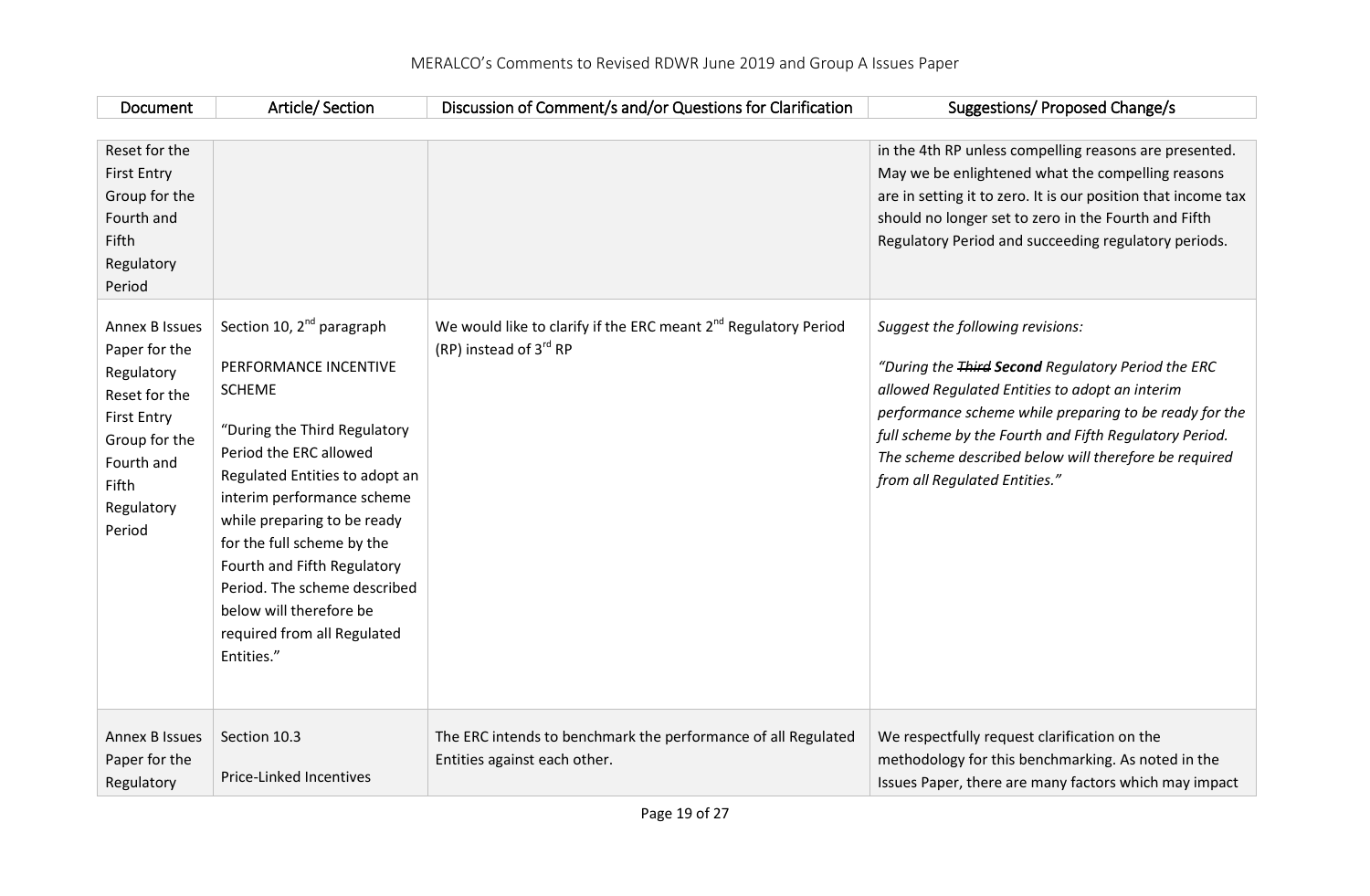| Document                                                                                           | Article/Section                                                                                                                                                                                                                                                                                |                                                                                                                                                                                                               | Discussion of Comment/s and/or Questions for Clarification                                                                                                                                                                                                                                                                                | Suggestions/ Proposed Change/s                                                                                                                                                                                                                                                                                                                                                             |
|----------------------------------------------------------------------------------------------------|------------------------------------------------------------------------------------------------------------------------------------------------------------------------------------------------------------------------------------------------------------------------------------------------|---------------------------------------------------------------------------------------------------------------------------------------------------------------------------------------------------------------|-------------------------------------------------------------------------------------------------------------------------------------------------------------------------------------------------------------------------------------------------------------------------------------------------------------------------------------------|--------------------------------------------------------------------------------------------------------------------------------------------------------------------------------------------------------------------------------------------------------------------------------------------------------------------------------------------------------------------------------------------|
| Reset for the                                                                                      |                                                                                                                                                                                                                                                                                                |                                                                                                                                                                                                               |                                                                                                                                                                                                                                                                                                                                           | one Regulated Entity's performance which may not be                                                                                                                                                                                                                                                                                                                                        |
| <b>First Entry</b><br>Group for the<br>Fourth and<br>Fifth<br>Regulatory<br>Period                 | Comment 66                                                                                                                                                                                                                                                                                     |                                                                                                                                                                                                               |                                                                                                                                                                                                                                                                                                                                           | present in another Regulated Entities. Benchmarking is<br>an internationally recognized methodology and what we<br>respectfully request from ERC is participation in the<br>conduct of the benchmarking.                                                                                                                                                                                   |
| Annex B Issues                                                                                     | Section 10.3.2                                                                                                                                                                                                                                                                                 |                                                                                                                                                                                                               | Under the Rules for Setting Distribution Wheeling Rates (RDWR)                                                                                                                                                                                                                                                                            | We respectfully recommend that the DU be allowed to                                                                                                                                                                                                                                                                                                                                        |
| Paper for the<br>Regulatory                                                                        | Comment 64, 66 & 67                                                                                                                                                                                                                                                                            |                                                                                                                                                                                                               | - Annex A Appendix B2.1.4, setting of performance bands for<br>each performance indices are based on historical performance of                                                                                                                                                                                                            | propose the methodology for the target setting (i.e.,<br>number of years to be used for the historical data; step                                                                                                                                                                                                                                                                          |
| Reset for the<br>First<br>Entry<br>Group for the<br>Fourth<br>and<br>Fifth<br>Regulatory<br>Period | SETTING PERFORMANCE<br><b>TARGETS FOR THE</b><br>APPLICABLE REGULATORY<br><b>PERIOD</b><br>64. The ERC seeks comments<br>on its intention to set targets<br>that may in some instance<br>require performance levels to<br>be improved over historical<br>levels.<br>66. The ERC seeks comments | indicator.<br>We respectfully note, however, that historical performances<br>status of the subject DU facilities being measured, and<br>for some indicators particularly for those indicators whose<br>years. | a DU for a period ranging from 5 to 8 years depending on the PIS<br>spanning very long periods may not be reflective of the actual<br>performance bandwidths may no longer result in realistic ranges<br>performance have consistently met level A targets over several<br>For example, in the case of a DU whose historical performances | per standard deviation for the performance bands; etc.).<br>We also respectfully recommend that the performance<br>of utilities be benchmarked against their historical<br>performance rather than comparing the performance<br>between utilities nor using international benchmarks to<br>assess the performance of Philippines regulated entities<br>and regulated distribution systems. |
|                                                                                                    |                                                                                                                                                                                                                                                                                                | years as shown on the table below:                                                                                                                                                                            | for a certain indicator had greatly improved in the most recent                                                                                                                                                                                                                                                                           |                                                                                                                                                                                                                                                                                                                                                                                            |
|                                                                                                    | on its intention to<br>benchmarking the service<br>performance of all Regulated<br><b>Entities and their Regulated</b><br>Distribution Systems as basis                                                                                                                                        | Calendar<br>Sample<br>Indicator<br>Year<br>CY 2011<br>12.00<br>CY 2012<br>14.00<br>CY 2013<br>13.00                                                                                                           |                                                                                                                                                                                                                                                                                                                                           |                                                                                                                                                                                                                                                                                                                                                                                            |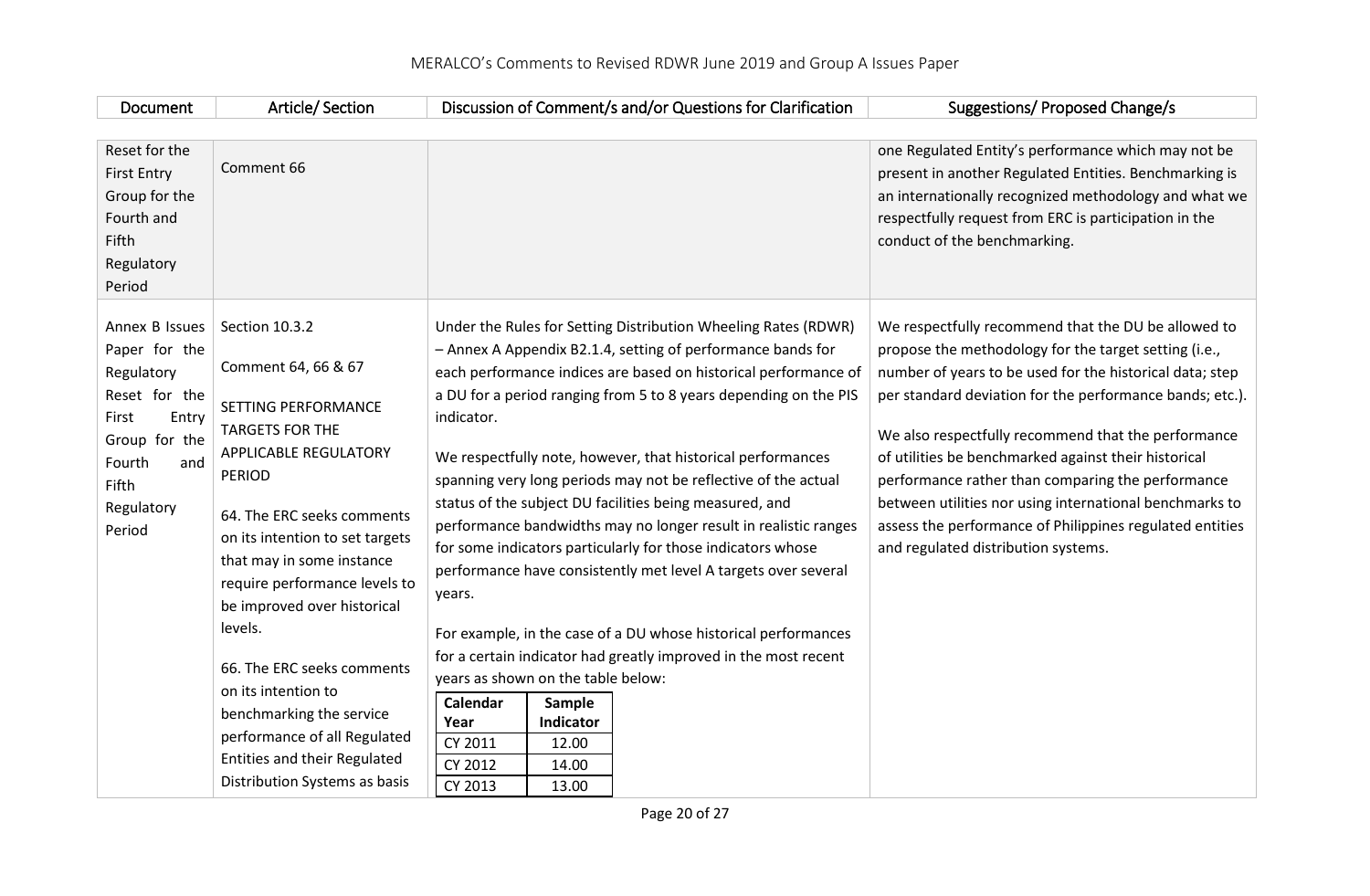| Document | Article/Section                                                    | Discussion of Comment/s and/or Questions for Clarification                                                                                                                                         |         | Suggestions/ Proposed Change/s |
|----------|--------------------------------------------------------------------|----------------------------------------------------------------------------------------------------------------------------------------------------------------------------------------------------|---------|--------------------------------|
|          |                                                                    |                                                                                                                                                                                                    |         |                                |
|          | for determining what                                               | CY 2014<br>12.00                                                                                                                                                                                   |         |                                |
|          | appropriate service                                                | CY 2015<br>6.50                                                                                                                                                                                    |         |                                |
|          | performance levels should be.                                      | CY 2016<br>6.00                                                                                                                                                                                    |         |                                |
|          | It also seeks suggestions on                                       | CY 2017<br>5.50                                                                                                                                                                                    |         |                                |
|          | further factors that should be                                     | CY 2018<br>4.00                                                                                                                                                                                    |         |                                |
|          | considered when comparing<br>the performance between<br>utilities. | As such, using the defined methodology for computing reward<br>and penalty bands, the resulting full-reward level would already<br>be at negative values for the subsequent regulatory period (see |         |                                |
|          |                                                                    | table below)                                                                                                                                                                                       |         |                                |
|          | 67. The ERC seeks comments                                         | Sample Indicator<br>Target Sample Indicator 5-year                                                                                                                                                 | 6.80    |                                |
|          | on the idea to partly use                                          | average                                                                                                                                                                                            |         |                                |
|          | international benchmarks to                                        | <b>Standard Deviation</b>                                                                                                                                                                          | 3.99    |                                |
|          | assess the performance of                                          | From 8-year data                                                                                                                                                                                   |         |                                |
|          | Philippines Regulated Entities<br>and Regulated Distribution       | Performance<br>greatly<br>below<br>target<br>(+2 Standard Deviations)                                                                                                                              | 14.78   |                                |
|          | Systems.                                                           | Target not achieved                                                                                                                                                                                | 10.79   |                                |
|          |                                                                    | (+1 Standard Deviation)                                                                                                                                                                            |         |                                |
|          |                                                                    | Performance as per expectation<br>(Average)                                                                                                                                                        | 6.80    |                                |
|          |                                                                    | Target exceeded<br>(-1 Standard Deviation)                                                                                                                                                         | 2.81    |                                |
|          |                                                                    | Target greatly exceeded<br>(-2 Standard Deviations)                                                                                                                                                | $-1.18$ |                                |
|          |                                                                    | Thus, in view of the foregoing, we respectfully submit that the<br>DUs be allowed to determine the appropriate factors to consider<br>in setting the performance bands.                            |         |                                |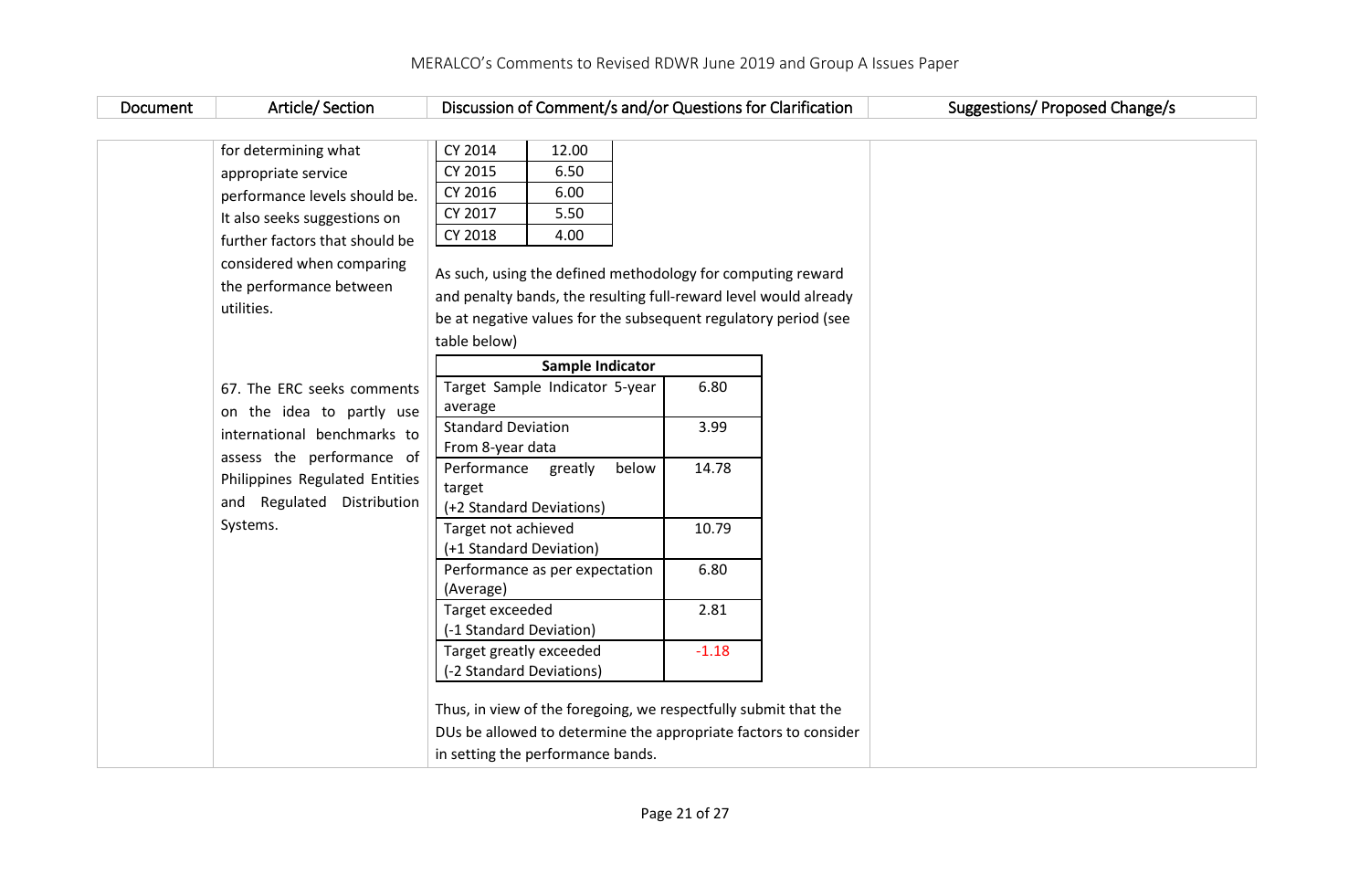| Document                                                                                                                                                           | Article/Section                                                                                                                                                                                                                                                                                            | Discussion of Comment/s and/or Questions for Clarification                                                                                                                                                                                                                                                                                                                                                                                                                                                       | Suggestions/ Proposed Change/s                                                                                                                                                                                                                                                                                                                           |                                                                                                                                                                                                                                                                                                    |
|--------------------------------------------------------------------------------------------------------------------------------------------------------------------|------------------------------------------------------------------------------------------------------------------------------------------------------------------------------------------------------------------------------------------------------------------------------------------------------------|------------------------------------------------------------------------------------------------------------------------------------------------------------------------------------------------------------------------------------------------------------------------------------------------------------------------------------------------------------------------------------------------------------------------------------------------------------------------------------------------------------------|----------------------------------------------------------------------------------------------------------------------------------------------------------------------------------------------------------------------------------------------------------------------------------------------------------------------------------------------------------|----------------------------------------------------------------------------------------------------------------------------------------------------------------------------------------------------------------------------------------------------------------------------------------------------|
|                                                                                                                                                                    |                                                                                                                                                                                                                                                                                                            |                                                                                                                                                                                                                                                                                                                                                                                                                                                                                                                  |                                                                                                                                                                                                                                                                                                                                                          |                                                                                                                                                                                                                                                                                                    |
|                                                                                                                                                                    |                                                                                                                                                                                                                                                                                                            | In addition, benchmarking would be difficult to be used as basis<br>to determine appropriate performance levels because these are<br>inherent differences in the circumstances of DUs even in the<br>local setting. (e.g. resource level, local regulatory requirements,<br>sales mix, customer profile, length of distribution lines.)<br>Benchmarking though can be useful in terms of identifying best<br>practices on reliability and efficiency. These can serve as input to<br>DUs to improve performance. |                                                                                                                                                                                                                                                                                                                                                          |                                                                                                                                                                                                                                                                                                    |
| <b>Annex B Issues</b><br>Paper for the<br>Regulatory<br>Reset for the<br><b>First Entry</b><br>Group for the<br>Fourth and<br><b>Fifth</b><br>Regulatory<br>Period | <b>SETTING</b><br>PERFORMANCE<br><b>TARGETS</b><br>FOR THE FIFTH<br><b>REGULATORY PERIOD</b><br>65. The ERC seeks comments<br>on its intention to relax<br>performance targets for some<br>exceptional (good)<br>performers, or to provide<br>extra incentives to maintain<br>or improve this performance. | Under the ERC's Resolution No. 6, Series of 2011 (A Resolution<br>Adopting the Amendments to the Rules and Regulations<br>Implementing Republic Act No. 7832), which became effective in<br>2011, a benefit-sharing scheme to lower DUs' system losses<br>further below the cap is provided, to wit:<br>"RULE IX                                                                                                                                                                                                 | We would like to reiterate our position that, aside from<br>the incentive scheme for system loss that is pegged to<br>the Maximum Average Price (MAP) of the DU, we<br>recommend that there should be a system loss benefit-<br>sharing scheme that is based on the total customer<br>savings due to the exceptional system loss performance<br>of a DU. |                                                                                                                                                                                                                                                                                                    |
|                                                                                                                                                                    |                                                                                                                                                                                                                                                                                                            |                                                                                                                                                                                                                                                                                                                                                                                                                                                                                                                  | <b>RATIONALIZATION OF SYSTEM LOSS</b>                                                                                                                                                                                                                                                                                                                    | Existing rules on system loss are asymmetrical as DUs<br>are penalized if their system loss goes over the cap by                                                                                                                                                                                   |
|                                                                                                                                                                    |                                                                                                                                                                                                                                                                                                            | <b>XXX</b>                                                                                                                                                                                                                                                                                                                                                                                                                                                                                                       | absorbing the Purchased Power Costs (PPC), while all<br>pilferage recoveries are required to be passed-on to                                                                                                                                                                                                                                             |                                                                                                                                                                                                                                                                                                    |
|                                                                                                                                                                    |                                                                                                                                                                                                                                                                                                            | Section 3. Whenever the actual annual system loss                                                                                                                                                                                                                                                                                                                                                                                                                                                                | consumers by deducting the same from the Generation                                                                                                                                                                                                                                                                                                      |                                                                                                                                                                                                                                                                                                    |
|                                                                                                                                                                    |                                                                                                                                                                                                                                                                                                            |                                                                                                                                                                                                                                                                                                                                                                                                                                                                                                                  | level of the DU falls below the prevailing cap set by the<br>ERC, a benefit-sharing scheme shall be implemented,<br>primarily for the benefit of the customers. A separate<br>Guideline shall be promulgated to embody the process<br>and procedures for its implementation." (Emphasis<br>Supplied)                                                     | Charge. The proposed incentive scheme therefore seeks<br>to inject a modicum of equitability into the existing rules<br>and framework of penalties and rewards. As such, there<br>will be no double reward for the DU in such a scheme as<br>the DU's share in this proposed scheme will be net of |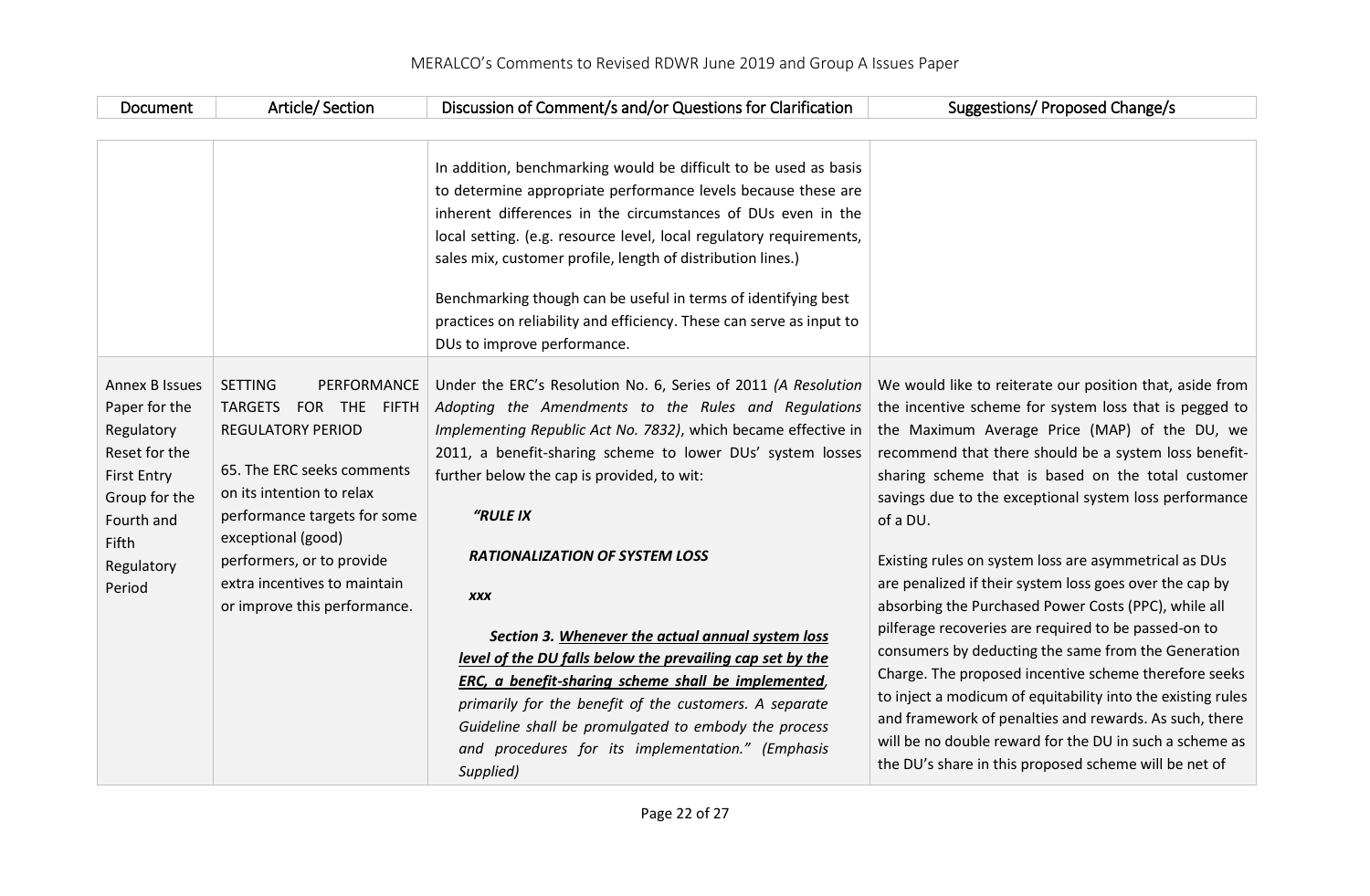| Document | Article/Section | Discussion of Comment/s and/or Questions for Clarification                                                                                                                                                                                                                                                                                                                                                                                                                                                                                                                                                                                                                                                                                                                                                                                                                                                                                                                                                                                                                                                          | Suggestions/ Proposed Change/s                                                                                                                                                                                                                                                                                                                                                                                                                                                                                                                                                                                                                                                                                                                                                                                                                                                                                                                                                                                                                                                                                                                                                                                                                                                                                                                                           |
|----------|-----------------|---------------------------------------------------------------------------------------------------------------------------------------------------------------------------------------------------------------------------------------------------------------------------------------------------------------------------------------------------------------------------------------------------------------------------------------------------------------------------------------------------------------------------------------------------------------------------------------------------------------------------------------------------------------------------------------------------------------------------------------------------------------------------------------------------------------------------------------------------------------------------------------------------------------------------------------------------------------------------------------------------------------------------------------------------------------------------------------------------------------------|--------------------------------------------------------------------------------------------------------------------------------------------------------------------------------------------------------------------------------------------------------------------------------------------------------------------------------------------------------------------------------------------------------------------------------------------------------------------------------------------------------------------------------------------------------------------------------------------------------------------------------------------------------------------------------------------------------------------------------------------------------------------------------------------------------------------------------------------------------------------------------------------------------------------------------------------------------------------------------------------------------------------------------------------------------------------------------------------------------------------------------------------------------------------------------------------------------------------------------------------------------------------------------------------------------------------------------------------------------------------------|
|          |                 | On January 27, 2011 PEPOA, PHILRECA and MERALCO filed a<br>Joint Petition seeking the ERC approval of a Proposed Guidelines<br>relative to a rule change on System Loss (SL) methodology and<br>providing incentives for distribution utilities (DUs) to lower the<br>SL level below the SL cap.<br>Related to this, the ERC has also released its draft Rules to<br>Govern the Implementation of a Benefit-Sharing Scheme to<br>Lower the System Losses of Electric Distribution Utilities (1 <sup>st</sup> draft<br>in 2011, 2 <sup>nd</sup> draft in 2012), for comments by stakeholders.<br>Through an Order dated December 21, 2018 (promulgated<br>March 14, 2019) the ERC dismissed the Joint Petition filed by<br>PEPOA, PHILRECA and MERALCO for being moot and academic<br>because of the implementation of ERC Resolution 20, Series of<br>2017 and Resolution 10, Series of 2018.<br>However, we would like to point out that the ERC resolutions<br>cited in the December 21, 2018 ERC Order still did not address<br>the main issues cited by PEPOA, PHILRECA and MERALCO in their<br>joint petition. | the system loss-related reward under the PIS.<br>Said system loss benefit-sharing scheme may be aligned<br>with the draft Rules/Guidelines previously released by<br>the Honorable Commission, which provided an<br>equitable (50/50) sharing between the DU and the end-<br>users (customers) of the cost difference between the<br>DU's actual annual system loss and whichever is lower<br>between the applicable consecutive five-year average<br>system loss or the prevailing system loss cap. In this<br>way, the DUs that will qualify under this benefit-sharing<br>scheme will be limited only to those DUs that will be<br>able to exhibit/demonstrate continuous improvement in<br>their system loss performance, until they reach their<br>optimal system loss levels. Moreover, the limiting<br>condition/qualifier of having to perform better that its<br>previous 5-year average system loss performance will<br>also address the potential issue of having windfall<br>profits for DUs that are already way below the<br>prevailing system loss cap.<br>The ultimate aim of the incentive scheme is to motivate<br>DUs to go further below the system loss cap and attain<br>their optimum level. Doing so will result in the greater<br>benefit to consumers through decreasing system losses<br>and increased efficiency of the distribution system. |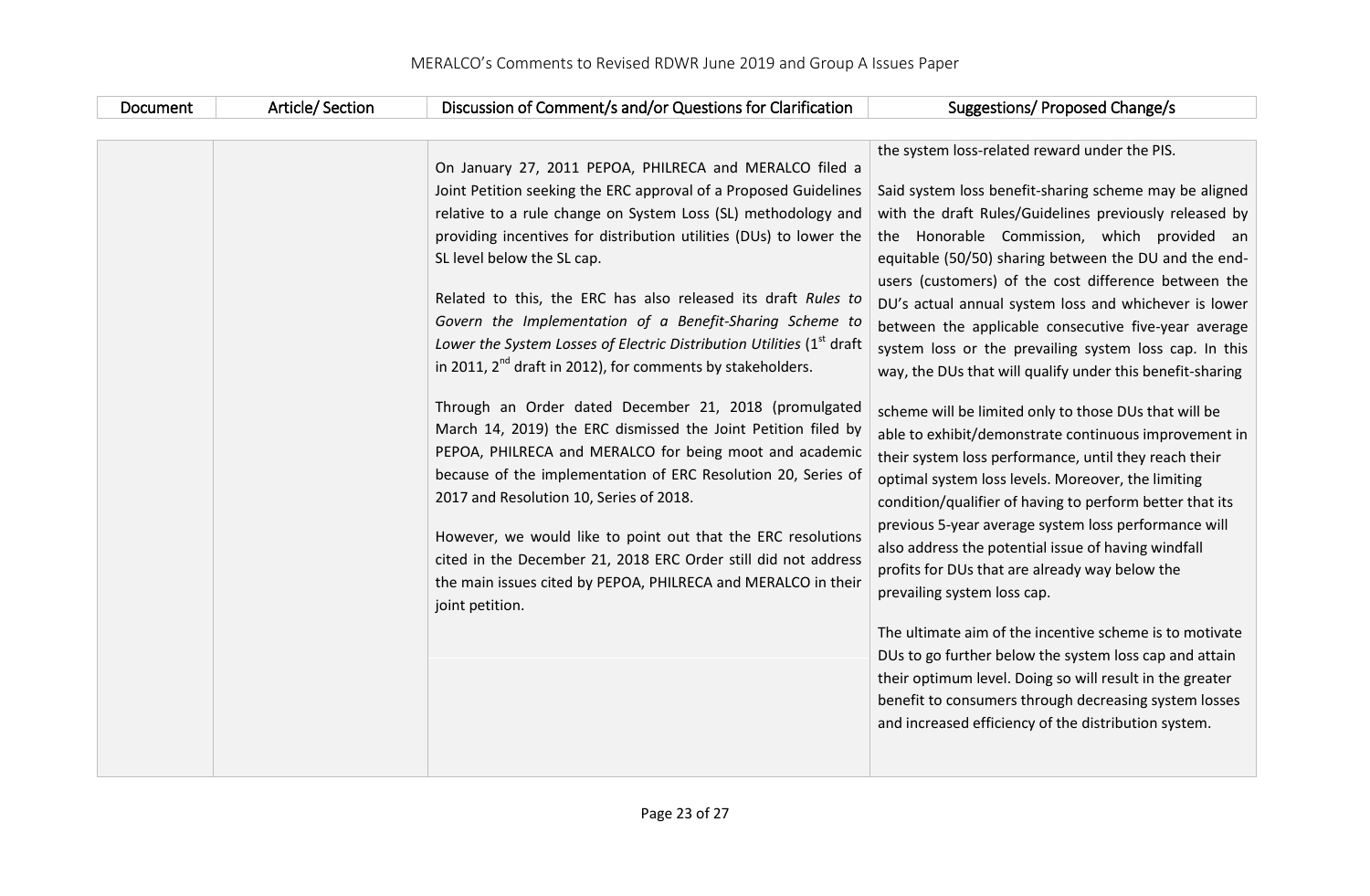| Document                                                                                                                                             | Article/Section                                                                                                                                                                                                                                                                                                                                                                                                          | Discussion of Comment/s and/or Questions for Clarification                                                                                                                                                                                                                                                                                                                                                                                                                                                                                                                                                                                                                                                                                                                                                                              | Suggestions/ Proposed Change/s                                                                                                                                                                                                                                                                                                                       |
|------------------------------------------------------------------------------------------------------------------------------------------------------|--------------------------------------------------------------------------------------------------------------------------------------------------------------------------------------------------------------------------------------------------------------------------------------------------------------------------------------------------------------------------------------------------------------------------|-----------------------------------------------------------------------------------------------------------------------------------------------------------------------------------------------------------------------------------------------------------------------------------------------------------------------------------------------------------------------------------------------------------------------------------------------------------------------------------------------------------------------------------------------------------------------------------------------------------------------------------------------------------------------------------------------------------------------------------------------------------------------------------------------------------------------------------------|------------------------------------------------------------------------------------------------------------------------------------------------------------------------------------------------------------------------------------------------------------------------------------------------------------------------------------------------------|
| Annex B Issues<br>Paper for the<br>Regulatory<br>Reset for the<br><b>First Entry</b><br>Group for the<br>Fourth and<br>Fifth<br>Regulatory<br>Period | Section 10.3.3 Comment 69<br><b>SERVICE</b><br>PERFORMANCE<br><b>INDICES TO BE MEASURED</b><br>69. The ERC seeks comments<br>on why outages on secondary<br>lines of Distribution Systems<br>should be excluded from<br>SAIDI, CAIDI and SAIFI<br>statistics. It also seeks<br>information on the<br>implication to Regulated<br>Entities if these outages are<br>to be included in the<br>calculation of these indices. | On the exclusion of Secondary line outages (i.e, distribution<br>transformer and service drop) to the computation of SAIFI, SAIDI<br>and CAIDI statistics, we maintain our position to follow the<br>definitions set in the Philippine Distribution Code 2017 Edition<br>(Chapter Section 3.3.3. Inclusions and Exclusions of Interruption<br>Events), that is, among the events that "shall be excluded in the<br>calculation of the reliability indices" include "Outages that occur<br>on the secondary lines of the Distribution System shall be<br>excluded in the calculation of reliability indices."." Also, the<br>performance index for secondary level outages is already<br>covered by the Guaranteed Service Level 3 performance index<br>(Restoration of supply after fault on Secondary Side of<br>Distribution System). | We respectfully recommend that status quo be<br>maintained on the exclusion of service drop level<br>outages from the computation of SAIFI, SAIDI and CAIDI<br>indicators.                                                                                                                                                                           |
| <b>Annex B Issues</b><br>Paper for the<br>Regulatory<br>Reset for the<br><b>First Entry</b><br>Group for the<br>Fourth and<br>Fifth                  | Section 10.3.4, $2^{nd}$ and $3^{rd}$<br>paragraph<br>"Since the assessment period<br>of RY 2016 will fall within the<br><b>Third Regulatory Period</b><br>(calendar year ending<br>December 31, 2014). S <sub>2015</sub> will                                                                                                                                                                                           | We note minor typographical errors on the dates provided in the<br>calculation of the S-factor.                                                                                                                                                                                                                                                                                                                                                                                                                                                                                                                                                                                                                                                                                                                                         | Suggest the following revisions:<br>"Since the assessment period of RY 2016 will fall within<br>the Third Regulatory Period (calendar year ending<br>December 31, 20164). $S2015$ will be based on the<br>Performance Incentive Scheme approved by the ERC for<br>the Third Regulatory Period.<br>The assessment period for RY2017 will fall halfway |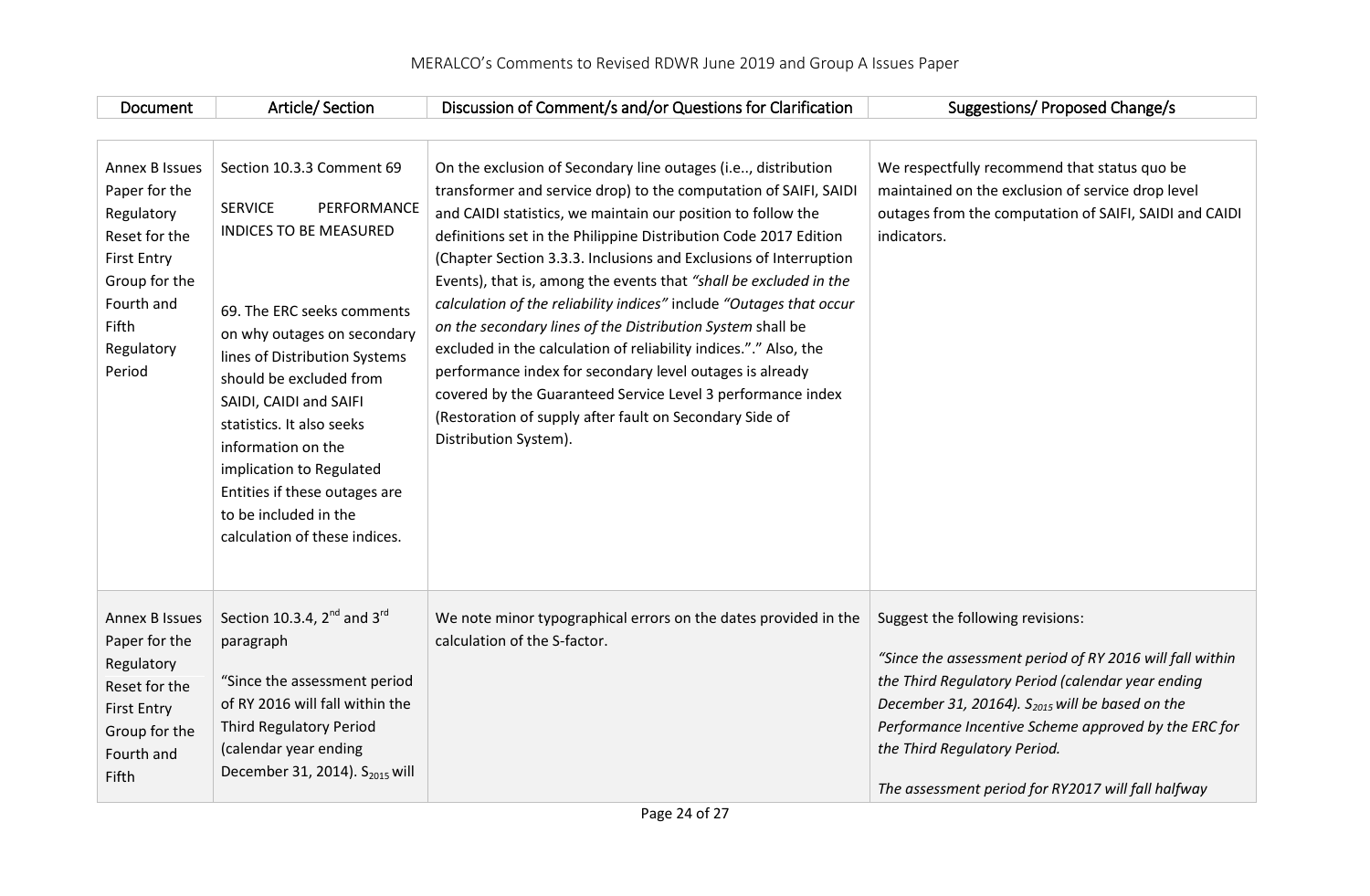| Document                                                                                                                                                    | Article/Section                                                                                                                                                                                                                                                | Discussion of Comment/s and/or Questions for Clarification                                                                                                                                                                                                                                                                                                                                                                                                                                                                                                                                                                                                                                                                                                                                                                                                                                                                                                                                                                                                                                                     | Suggestions/ Proposed Change/s                                                                                                                                                                                                                                                                                                                                                                                                                                                                                                                                                                                       |
|-------------------------------------------------------------------------------------------------------------------------------------------------------------|----------------------------------------------------------------------------------------------------------------------------------------------------------------------------------------------------------------------------------------------------------------|----------------------------------------------------------------------------------------------------------------------------------------------------------------------------------------------------------------------------------------------------------------------------------------------------------------------------------------------------------------------------------------------------------------------------------------------------------------------------------------------------------------------------------------------------------------------------------------------------------------------------------------------------------------------------------------------------------------------------------------------------------------------------------------------------------------------------------------------------------------------------------------------------------------------------------------------------------------------------------------------------------------------------------------------------------------------------------------------------------------|----------------------------------------------------------------------------------------------------------------------------------------------------------------------------------------------------------------------------------------------------------------------------------------------------------------------------------------------------------------------------------------------------------------------------------------------------------------------------------------------------------------------------------------------------------------------------------------------------------------------|
|                                                                                                                                                             |                                                                                                                                                                                                                                                                |                                                                                                                                                                                                                                                                                                                                                                                                                                                                                                                                                                                                                                                                                                                                                                                                                                                                                                                                                                                                                                                                                                                |                                                                                                                                                                                                                                                                                                                                                                                                                                                                                                                                                                                                                      |
| Regulatory<br>Period                                                                                                                                        | be based on the Performance<br>Incentive Scheme approved<br>by the ERC for the Third<br>Regulatory Period.<br>The assessment period for<br>RY2017 will fall halfway<br>within the Third Regulatory<br>Period (calendar year ending<br>December 31, 2015). xxx" |                                                                                                                                                                                                                                                                                                                                                                                                                                                                                                                                                                                                                                                                                                                                                                                                                                                                                                                                                                                                                                                                                                                | within the Third Regulatory Period (calendar year ending<br>December 31, 20175). xxx"                                                                                                                                                                                                                                                                                                                                                                                                                                                                                                                                |
| <b>Annex B Issues</b><br>Paper for the<br>Regulatory<br>Reset for the<br><b>First Entry</b><br>Group for the<br>Fourth and<br>Fifth<br>Regulatory<br>Period | Section 10.3.7, Comment 72<br><b>EXCLUDED EVENTS</b><br>72. The ERC seeks comments<br>on the events that will be<br>excluded from the statistics<br>used to determine<br>performance levels.                                                                   | Interruptions due to the relocation of facilities initiated as a<br>result of National Government projects contribute a large<br>portion of our Planned SAIDI. However, these relocation<br>activities are largely beyond the control of the DU and is not part<br>of our normal business as usual activity. Further, such activities<br>do not contribute to the reliability/capacity improvement of<br>MERALCOs network. Therefore, the exclusion of planned<br>interruptions resulting from relocation activities for National<br>Government Projects should be excluded from determining a<br>DU's SAIDI performance.<br>Further, it is proposed that the performance of off-grid facilities<br>be reported separately (Information Disclosure) from on-grid<br>facilities for both S-factor and GSL performance. The operations<br>and maintenance of on-grid and off-grid facilities are not the<br>same and should be measured in accordance with the particular<br>circumstances. Given that off-grid facilities are not accessible<br>and not connected to the main grid, certain circumstances, such | We respectfully propose that the following events be<br>also considered as events that are allowed to be<br>excluded from the statistics used to determine<br>performance levels under the PIS:<br>Interruptions due to relocation of facilities<br>$\bullet$<br>initiated by projects of the National<br>Government; and<br>Also, we respectfully recommend that the performance<br>of off-grid facilities be excluded from the S-factor and<br>GSL performance measures. Instead, performance of<br>off-grid facilities will be reported separately as<br>Information Disclosure as SAIFI, SAIDI and GSLs 1,2 & 3. |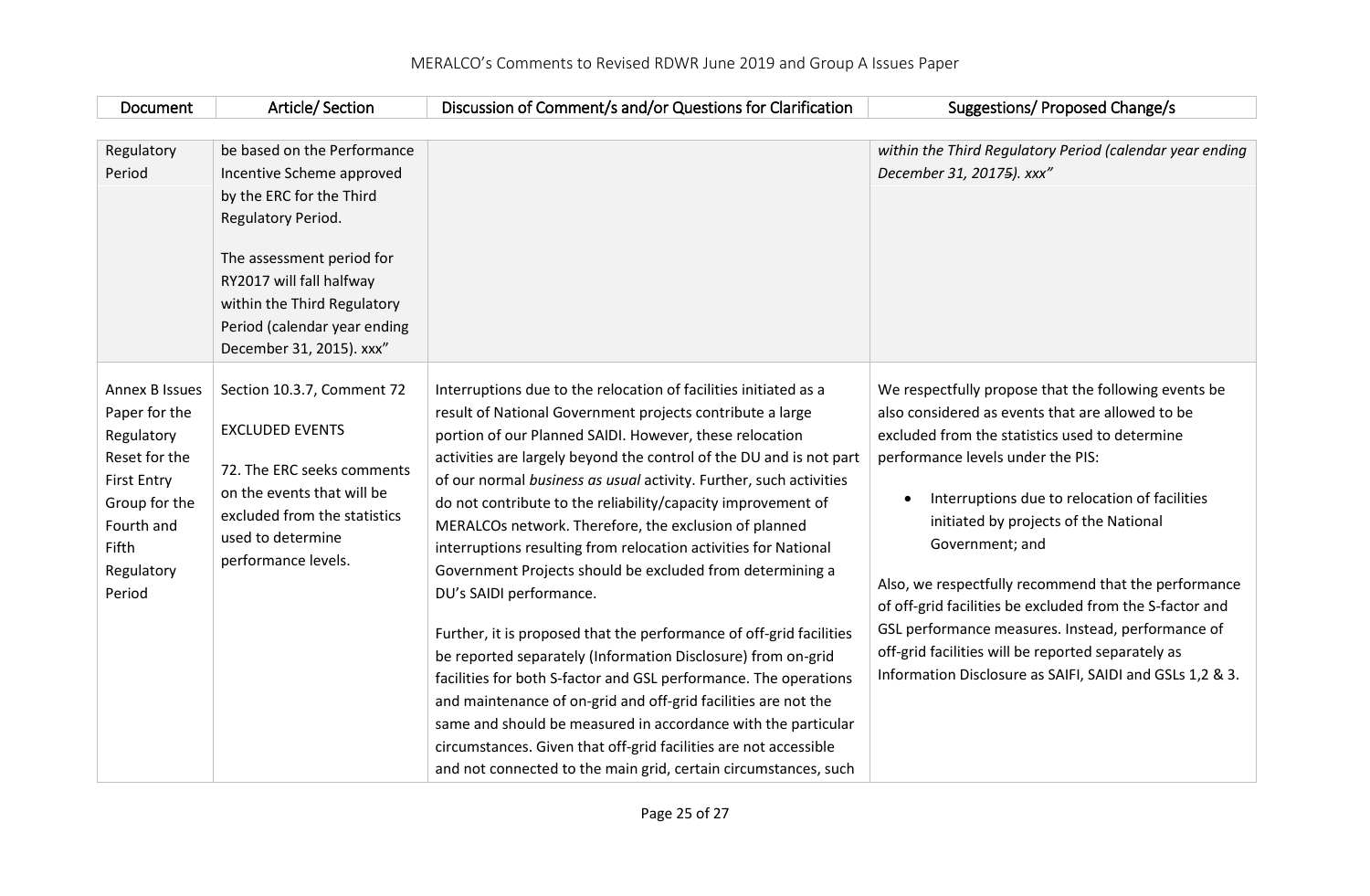| Document                                                                                                                                                    | Article/Section                                                                                                                                                                                                                                                                                                                                                          | Discussion of Comment/s and/or Questions for Clarification                                                                                                                                                                                                                                                                                                                                                                                                                                                                                                                                                                                                                                                                                                                                                                                                                   | Suggestions/ Proposed Change/s                                                                                                                                                                                                                                                 |
|-------------------------------------------------------------------------------------------------------------------------------------------------------------|--------------------------------------------------------------------------------------------------------------------------------------------------------------------------------------------------------------------------------------------------------------------------------------------------------------------------------------------------------------------------|------------------------------------------------------------------------------------------------------------------------------------------------------------------------------------------------------------------------------------------------------------------------------------------------------------------------------------------------------------------------------------------------------------------------------------------------------------------------------------------------------------------------------------------------------------------------------------------------------------------------------------------------------------------------------------------------------------------------------------------------------------------------------------------------------------------------------------------------------------------------------|--------------------------------------------------------------------------------------------------------------------------------------------------------------------------------------------------------------------------------------------------------------------------------|
| <b>Annex B Issues</b><br>Paper for the<br>Regulatory<br>Reset for the<br><b>First Entry</b><br>Group for the<br>Fourth and<br>Fifth<br>Regulatory<br>Period | <b>EXCLUDED EVENTS</b><br>73. The ERC seeks comments<br>on methods that can be used<br>to identify extreme events<br>which should be excluded<br>from performance<br>calculations.<br>74. The ERC seeks comments<br>on the appropriateness of the<br>IEEE test (IEEE Std 1366TM -<br>2003) for identifying severe<br>event days or extreme events<br>in the Philippines. | as difficulty in reporting of interruptions and slower response<br>time, among other things, may be experienced. Performance<br>levels for the current indicators (S-Factor and GSL) for off-grid<br>facilities should be established first before it is included in the<br>DU's performance especially for some cases that the DU will<br>operate both the Generation and Distribution side.<br>We support the use of IEEE's 2.5 Beta Method to identify Major<br>Event Days. However, we would want the scope of exclusion to<br>extend beyond the days identified by the method if the<br>interruptions are still related to the cause that drove the Major<br>Event Day (e.g., effects of Typhoons that spill over to more than<br>just the identified MED, and influx of customer complaints<br>received through the DU's Call Center as an aftermath of a<br>typhoon). | We respectfully recommend for the continued use of<br>the IEEE Std 1366TM-2003 "2.5 Beta Method", but with<br>extended exclusion of all interruption events directly<br>related to the extreme event even beyond the days<br>identified under said method as Major Event Days. |
| <b>Annex B Issues</b><br>Paper for the<br>Regulatory<br>Reset for the<br><b>First Entry</b><br>Group for the                                                | Section 10.4.1, Comment 75<br><b>GSL INDICES AND PAYMENT</b><br><b>LEVELS</b><br>75. The ERC seeks comments<br>on the proposed measures                                                                                                                                                                                                                                  | There is difficulty in differentiating GSL performance level<br>between rural or island and urban/sub-urban parts since there<br>are no clear definitions for these in the Philippine Distribution<br>Code or in the Rules for Distribution Wheeling Rates. Only when<br>clear guidelines are provided on how to identify/classify areas<br>and facilities will be (i.e. facilities serving cities are urban) can                                                                                                                                                                                                                                                                                                                                                                                                                                                            | Status quo in reporting total GSL performance and not<br>broken down into area types.                                                                                                                                                                                          |